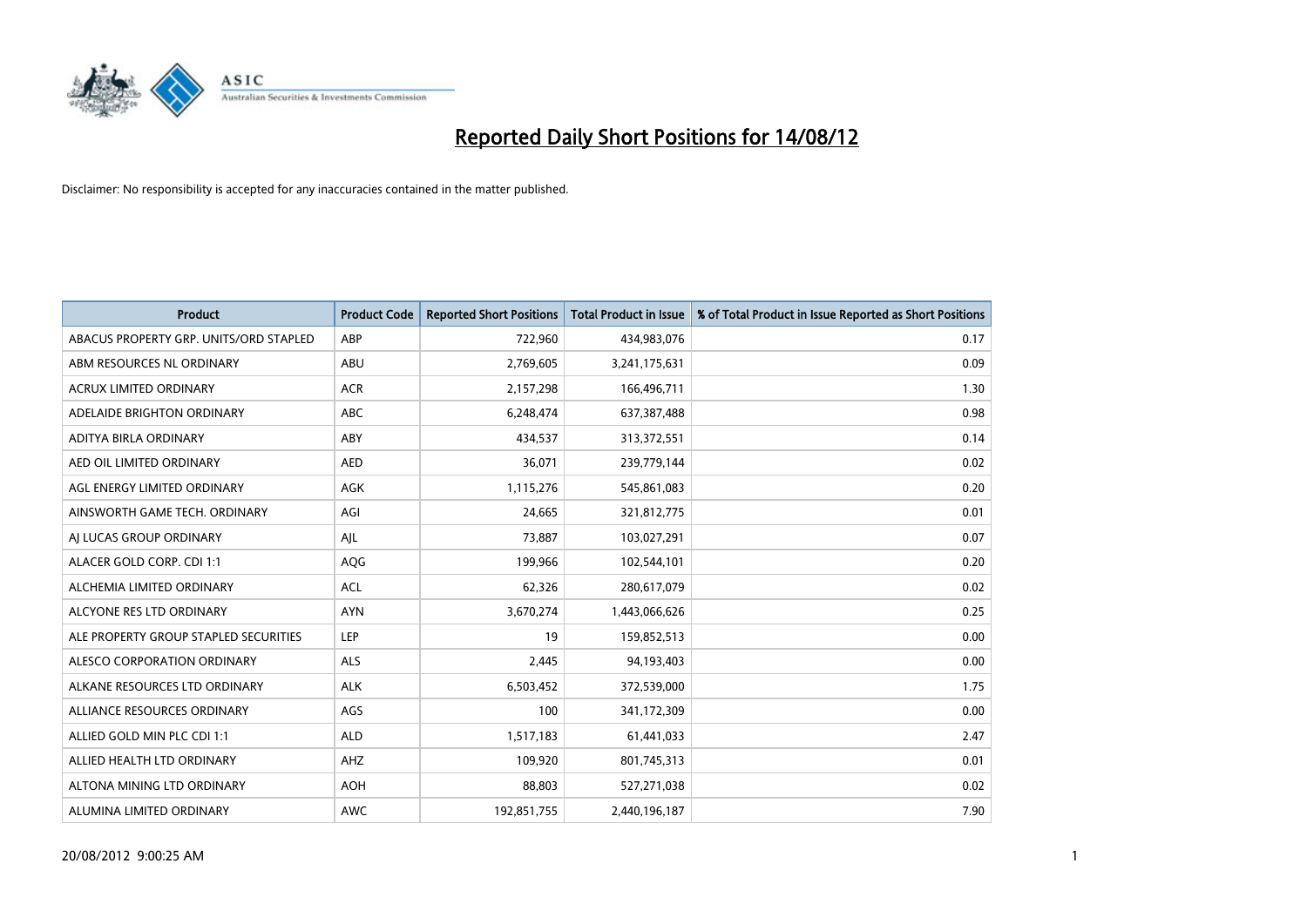

| <b>Product</b>                          | <b>Product Code</b> | <b>Reported Short Positions</b> | <b>Total Product in Issue</b> | % of Total Product in Issue Reported as Short Positions |
|-----------------------------------------|---------------------|---------------------------------|-------------------------------|---------------------------------------------------------|
| AMCOR LIMITED ORDINARY                  | <b>AMC</b>          | 3,265,992                       | 1,206,684,923                 | 0.27                                                    |
| AMP LIMITED ORDINARY                    | AMP                 | 10,062,454                      | 2,894,931,180                 | 0.35                                                    |
| AMPELLA MINING ORDINARY                 | <b>AMX</b>          | 5,084,765                       | 246,800,493                   | 2.06                                                    |
| ANGLOGOLD ASHANTI CDI 5:1               | AGG                 | $\mathbf{1}$                    | 89,207,765                    | 0.00                                                    |
| ANSELL LIMITED ORDINARY                 | <b>ANN</b>          | 5,073,218                       | 130,656,668                   | 3.88                                                    |
| ANTARES ENERGY LTD ORDINARY             | <b>AZZ</b>          | 377,968                         | 258,000,000                   | 0.15                                                    |
| ANZ BANKING GRP LTD ORDINARY            | <b>ANZ</b>          | 8,901,328                       | 2,715,981,237                 | 0.33                                                    |
| APA GROUP STAPLED SECURITIES            | <b>APA</b>          | 13,993,563                      | 644,485,583                   | 2.17                                                    |
| APN NEWS & MEDIA ORDINARY               | <b>APN</b>          | 19,904,904                      | 649,010,756                   | 3.07                                                    |
| AQUARIUS PLATINUM. ORDINARY             | <b>AOP</b>          | 9,332,508                       | 470,312,578                   | 1.98                                                    |
| AQUILA RESOURCES ORDINARY               | <b>AQA</b>          | 6,434,157                       | 411,804,442                   | 1.56                                                    |
| ARAFURA RESOURCE LTD ORDINARY           | <b>ARU</b>          | 5,139,943                       | 396,004,144                   | 1.30                                                    |
| ARB CORPORATION ORDINARY                | <b>ARP</b>          | 8,290                           | 72,481,302                    | 0.01                                                    |
| ARDENT LEISURE GROUP STAPLED SECURITIES | AAD                 | 662,364                         | 334,209,401                   | 0.20                                                    |
| ARISTOCRAT LEISURE ORDINARY             | <b>ALL</b>          | 19,275,391                      | 550,502,889                   | 3.50                                                    |
| ARRIUM LTD ORDINARY                     | ARI                 | 29,612,015                      | 1,345,665,626                 | 2.20                                                    |
| ASCIANO LIMITED ORDINARY                | <b>AIO</b>          | 5,417,075                       | 975,385,664                   | 0.56                                                    |
| ASG GROUP LIMITED ORDINARY              | <b>ASZ</b>          | 1,030,300                       | 172,152,079                   | 0.60                                                    |
| ASPEN GROUP ORD/UNITS STAPLED           | <b>APZ</b>          | 40,594                          | 600,507,326                   | 0.01                                                    |
| ASPIRE MINING LTD ORDINARY              | <b>AKM</b>          | 269,379                         | 620,594,556                   | 0.04                                                    |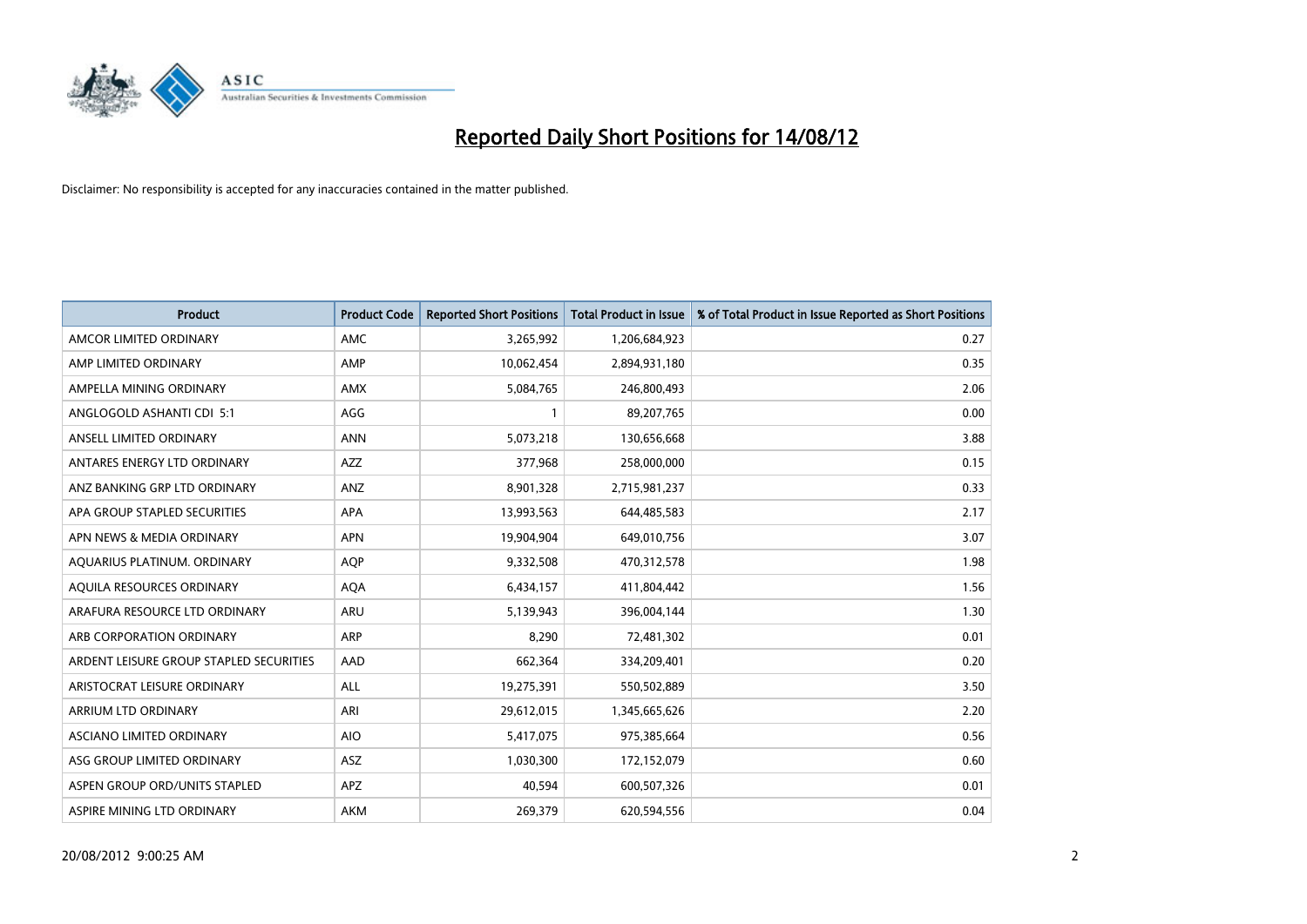

| <b>Product</b>                          | <b>Product Code</b> | <b>Reported Short Positions</b> | <b>Total Product in Issue</b> | % of Total Product in Issue Reported as Short Positions |
|-----------------------------------------|---------------------|---------------------------------|-------------------------------|---------------------------------------------------------|
| ASTRO JAP PROP GROUP STAPLED SECURITIES | AIA                 | 2,502                           | 58,445,002                    | 0.00                                                    |
| ASX LIMITED ORDINARY                    | <b>ASX</b>          | 3,621,890                       | 175,136,729                   | 2.07                                                    |
| ATLAS IRON LIMITED ORDINARY             | AGO                 | 7,587,607                       | 904,580,993                   | 0.84                                                    |
| AURORA OIL & GAS ORDINARY               | <b>AUT</b>          | 7,297,177                       | 446,595,778                   | 1.63                                                    |
| AUSDRILL LIMITED ORDINARY               | <b>ASL</b>          | 1,488,434                       | 304,397,289                   | 0.49                                                    |
| AUSENCO LIMITED ORDINARY                | <b>AAX</b>          | 453,548                         | 123,872,665                   | 0.37                                                    |
| AUSGOLD LIMITED ORDINARY                | <b>AUC</b>          | 50,000                          | 136,224,010                   | 0.04                                                    |
| <b>AUSTAL LIMITED ORDINARY</b>          | ASB                 | 191,251                         | 188,193,007                   | 0.10                                                    |
| AUSTIN ENGINEERING ORDINARY             | <b>ANG</b>          | 16,603                          | 72,314,403                    | 0.02                                                    |
| AUSTRALAND PROPERTY STAPLED SECURITY    | <b>ALZ</b>          | 421,340                         | 576,846,597                   | 0.07                                                    |
| AUSTRALIAN AGRICULT. ORDINARY           | <b>AAC</b>          | 447,732                         | 312,905,085                   | 0.14                                                    |
| AUSTRALIAN INFRASTR. UNITS/ORDINARY     | <b>AIX</b>          | 11,081,647                      | 620,733,944                   | 1.79                                                    |
| AUSTRALIAN OIL CO. ORDINARY             | <b>AOC</b>          | 816,000                         | 74,185,512                    | 1.10                                                    |
| AUSTRALIAN PHARM, ORDINARY              | API                 | 172,087                         | 488,115,883                   | 0.04                                                    |
| AVIENNINGS LIMITED ORDINARY             | AVI                 | 575,001                         | 274,588,694                   | 0.21                                                    |
| AWE LIMITED ORDINARY                    | <b>AWE</b>          | 3,573,541                       | 521,871,941                   | 0.68                                                    |
| AZIMUTH RES LTD ORDINARY                | <b>AZH</b>          | 1,086,575                       | 418,661,161                   | 0.26                                                    |
| AZUMAH RESOURCES ORDINARY               | <b>AZM</b>          | 500,000                         | 333,714,096                   | 0.15                                                    |
| BANDANNA ENERGY ORDINARY                | <b>BND</b>          | 4,144,258                       | 528,481,199                   | 0.78                                                    |
| BANK OF QUEENSLAND. ORDINARY            | <b>BOQ</b>          | 12,015,629                      | 308,797,224                   | 3.89                                                    |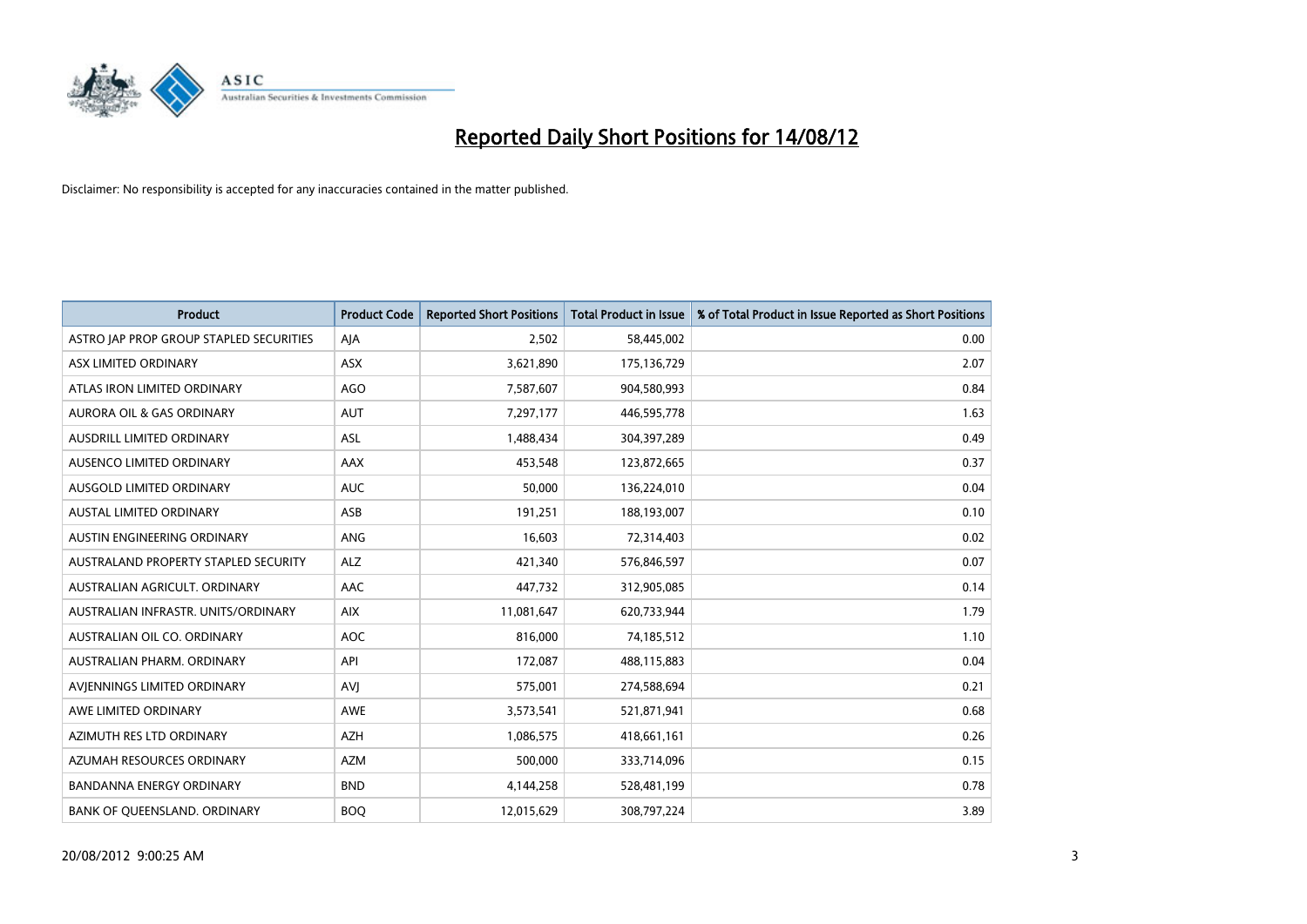

| <b>Product</b>                       | <b>Product Code</b> | <b>Reported Short Positions</b> | <b>Total Product in Issue</b> | % of Total Product in Issue Reported as Short Positions |
|--------------------------------------|---------------------|---------------------------------|-------------------------------|---------------------------------------------------------|
| <b>BASE RES LIMITED ORDINARY</b>     | <b>BSE</b>          | 641,565                         | 460,440,029                   | 0.14                                                    |
| BATHURST RESOURCES ORDINARY          | <b>BTU</b>          | 40,305,976                      | 696,747,997                   | 5.78                                                    |
| <b>BC IRON LIMITED ORDINARY</b>      | <b>BCI</b>          | 3,159                           | 103,861,000                   | 0.00                                                    |
| BEACH ENERGY LIMITED ORDINARY        | <b>BPT</b>          | 24,087,435                      | 1,255,464,157                 | 1.92                                                    |
| BEADELL RESOURCE LTD ORDINARY        | <b>BDR</b>          | 13,824,135                      | 719,704,752                   | 1.92                                                    |
| BENDIGO AND ADELAIDE ORDINARY        | <b>BEN</b>          | 9,560,773                       | 396,663,707                   | 2.41                                                    |
| BENITEC BIOPHARMA ORDINARY           | <b>BLT</b>          | 75.000                          | 970,628,529                   | 0.01                                                    |
| BERKELEY RESOURCES ORDINARY          | <b>BKY</b>          | 349,590                         | 179,298,273                   | 0.19                                                    |
| BETASHARES ASX RES ETF UNITS         | <b>ORE</b>          | 73,401                          | 6,120,745                     | 1.20                                                    |
| <b>BHP BILLITON LIMITED ORDINARY</b> | <b>BHP</b>          | 5,413,300                       | 3,211,691,105                 | 0.17                                                    |
| <b>BILLABONG ORDINARY</b>            | <b>BBG</b>          | 6,448,876                       | 478,944,292                   | 1.35                                                    |
| <b>BIOTA HOLDINGS ORDINARY</b>       | <b>BTA</b>          | 640,591                         | 182,350,316                   | 0.35                                                    |
| <b>BLACKTHORN RESOURCES ORDINARY</b> | <b>BTR</b>          | 234,208                         | 154,839,537                   | 0.15                                                    |
| <b>BLUESCOPE STEEL LTD ORDINARY</b>  | <b>BSL</b>          | 50,917,539                      | 3,349,185,247                 | 1.52                                                    |
| <b>BOART LONGYEAR ORDINARY</b>       | <b>BLY</b>          | 7,880,610                       | 461,163,412                   | 1.71                                                    |
| <b>BOOM LOGISTICS ORDINARY</b>       | <b>BOL</b>          | 626                             | 468,663,585                   | 0.00                                                    |
| BORAL LIMITED, ORDINARY              | <b>BLD</b>          | 46,637,901                      | 758,572,140                   | 6.15                                                    |
| BRADKEN LIMITED ORDINARY             | <b>BKN</b>          | 3,945,492                       | 168,629,376                   | 2.34                                                    |
| <b>BRAMBLES LIMITED ORDINARY</b>     | <b>BXB</b>          | 3,588,153                       | 1,555,169,862                 | 0.23                                                    |
| <b>BREVILLE GROUP LTD ORDINARY</b>   | <b>BRG</b>          | 112,245                         | 130,095,322                   | 0.09                                                    |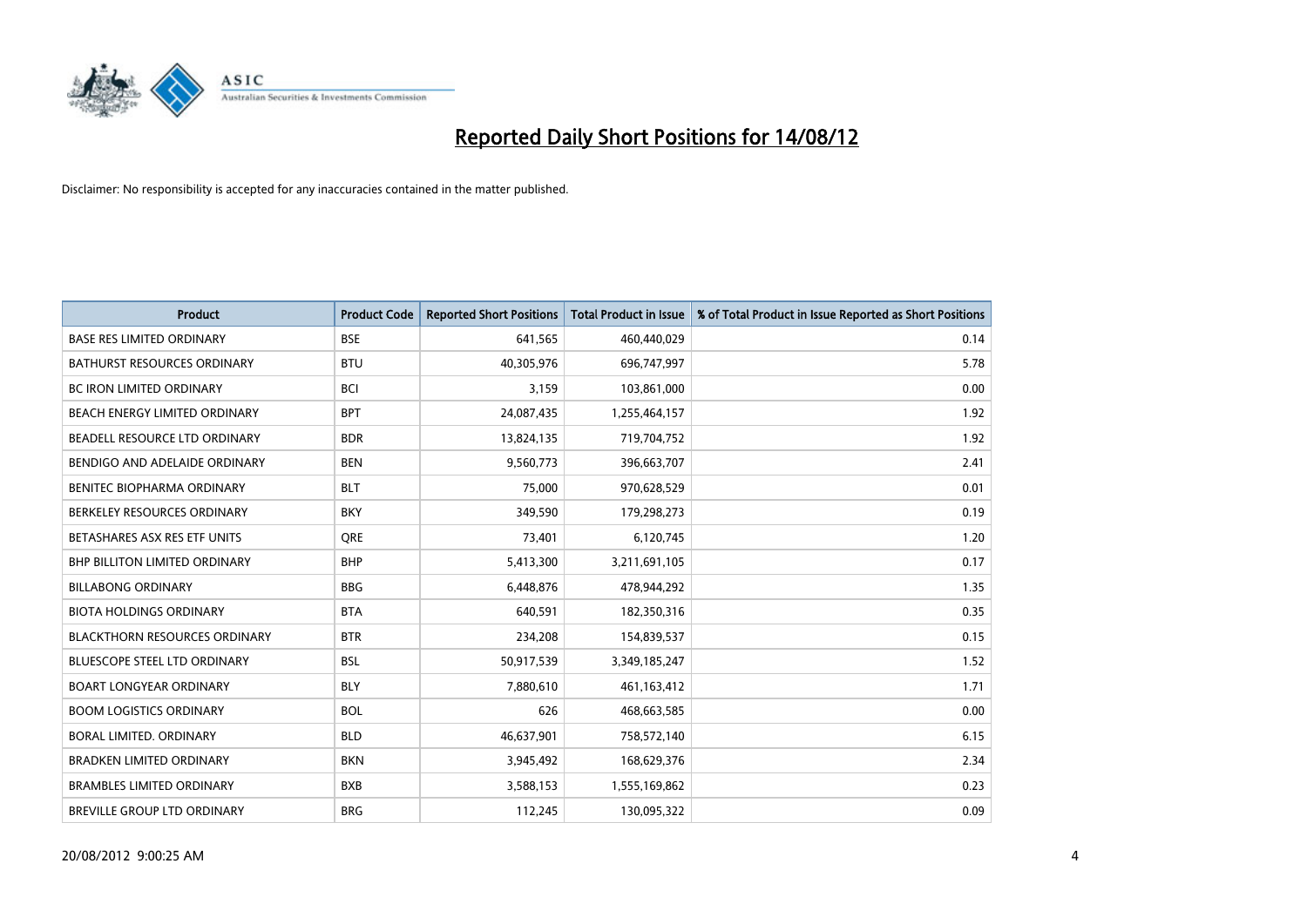

| <b>Product</b>                          | <b>Product Code</b> | <b>Reported Short Positions</b> | <b>Total Product in Issue</b> | % of Total Product in Issue Reported as Short Positions |
|-----------------------------------------|---------------------|---------------------------------|-------------------------------|---------------------------------------------------------|
| <b>BRICKWORKS LIMITED ORDINARY</b>      | <b>BKW</b>          | 11,374                          | 147,567,333                   | 0.01                                                    |
| BT INVESTMENT MNGMNT ORDINARY           | <b>BTT</b>          | 223,220                         | 267,906,977                   | 0.08                                                    |
| BUCCANEER ENERGY LTD ORDINARY           | <b>BCC</b>          | 4,976,534                       | 1,133,975,491                 | 0.44                                                    |
| <b>BURU ENERGY ORDINARY</b>             | <b>BRU</b>          | 9,584,416                       | 251,032,144                   | 3.82                                                    |
| <b>BWP TRUST ORDINARY UNITS</b>         | <b>BWP</b>          | 1,851,303                       | 525,255,093                   | 0.35                                                    |
| CABCHARGE AUSTRALIA ORDINARY            | CAB                 | 2,208,550                       | 120,430,683                   | 1.83                                                    |
| CALIBRE GROUP LTD ORDINARY              | <b>CGH</b>          | 11,538                          | 293,192,506                   | 0.00                                                    |
| CALTEX AUSTRALIA ORDINARY               | <b>CTX</b>          | 4,573,775                       | 270,000,000                   | 1.69                                                    |
| CAMPBELL BROTHERS DEFERRED SETTLEMENT   | <b>CPBDA</b>        | 6,633,275                       | 337,517,055                   | 1.97                                                    |
| CAPE LAMBERT RES LTD ORDINARY           | <b>CFE</b>          | 333,933                         | 689,108,792                   | 0.05                                                    |
| CARABELLA RES LTD ORDINARY              | <b>CLR</b>          | 258,967                         | 133,642,797                   | 0.19                                                    |
| <b>CARBON ENERGY ORDINARY</b>           | <b>CNX</b>          | 48,071                          | 773,999,771                   | 0.01                                                    |
| <b>CARDNO LIMITED ORDINARY</b>          | <b>CDD</b>          | 738,347                         | 138,506,406                   | 0.53                                                    |
| CARNARVON PETROLEUM ORDINARY            | <b>CVN</b>          | 58,001                          | 694,644,634                   | 0.01                                                    |
| CARSALES.COM LTD ORDINARY               | <b>CRZ</b>          | 22,428,958                      | 233,689,223                   | 9.60                                                    |
| CENTRO RETAIL AUST ORD/UNIT STAPLED SEC | <b>CRF</b>          | 29,961,459                      | 1,427,391,696                 | 2.10                                                    |
| <b>CERAMIC FUEL CELLS ORDINARY</b>      | CFU                 | 5,464                           | 1,366,298,863                 | 0.00                                                    |
| CFS RETAIL TRUST GRP STAPLED SECURITIES | <b>CFX</b>          | 47,373,726                      | 2,828,495,659                 | 1.67                                                    |
| <b>CGA MINING LIMITED ORDINARY</b>      | <b>CGX</b>          | 100,747                         | 337,775,726                   | 0.03                                                    |
| CHALLENGER DIV.PRO. STAPLED UNITS       | <b>CDI</b>          | 471,820                         | 856,403,199                   | 0.06                                                    |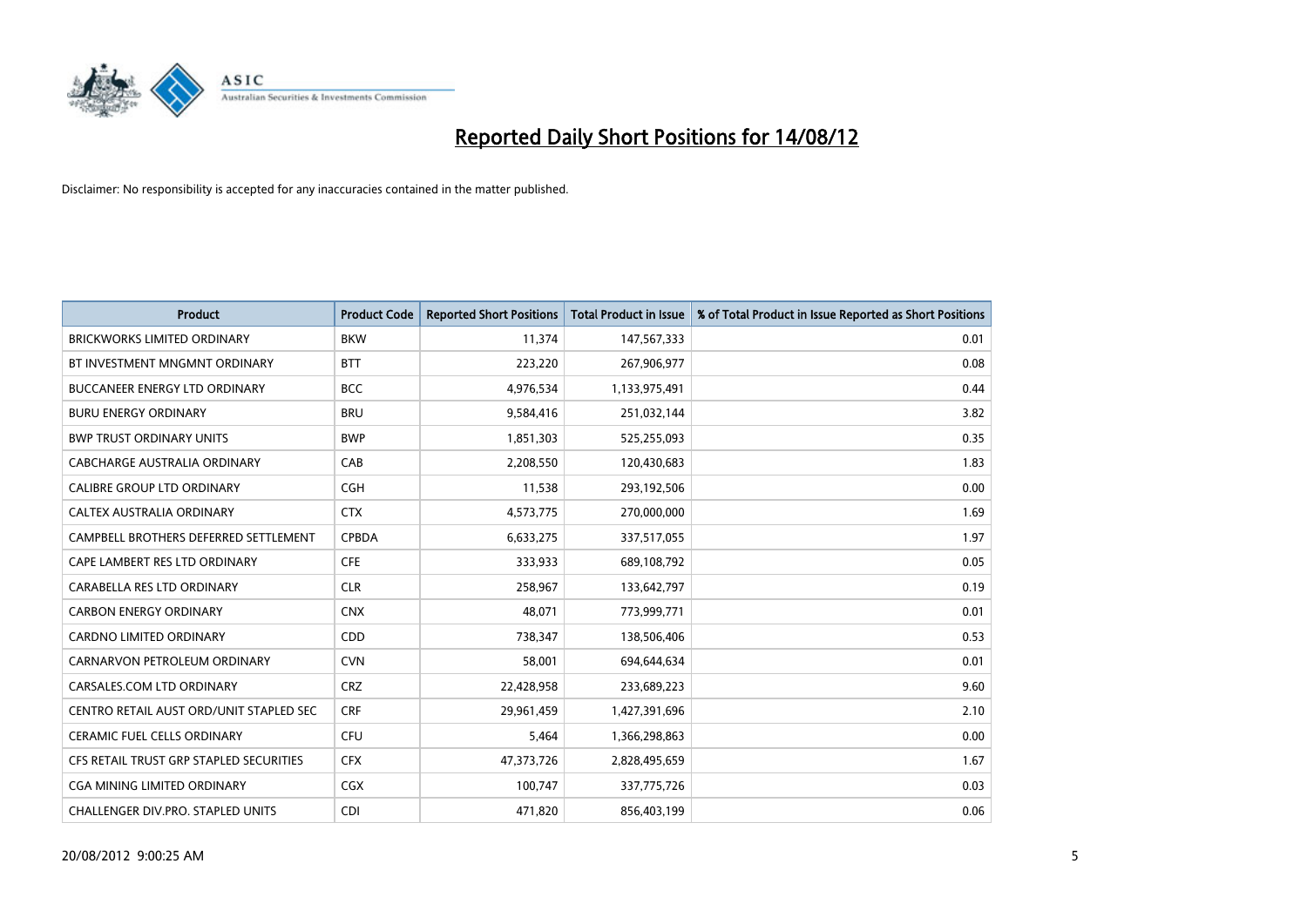

| <b>Product</b>                           | <b>Product Code</b> | <b>Reported Short Positions</b> | <b>Total Product in Issue</b> | % of Total Product in Issue Reported as Short Positions |
|------------------------------------------|---------------------|---------------------------------|-------------------------------|---------------------------------------------------------|
| <b>CHALLENGER INFRAST, STAPLED UNITS</b> | <b>CIF</b>          | 464,132                         | 316,223,785                   | 0.15                                                    |
| <b>CHALLENGER LIMITED ORDINARY</b>       | <b>CGF</b>          | 10,863,814                      | 544,652,710                   | 1.99                                                    |
| CHARTER HALL GROUP STAPLED US PROHIBIT.  | <b>CHC</b>          | 267,983                         | 298,161,633                   | 0.09                                                    |
| <b>CHARTER HALL RETAIL UNITS</b>         | <b>COR</b>          | 732,085                         | 299,628,571                   | 0.24                                                    |
| <b>CHORUS LIMITED ORDINARY</b>           | <b>CNU</b>          | 918,073                         | 385,082,123                   | 0.24                                                    |
| CITIGOLD CORP LTD ORDINARY               | <b>CTO</b>          | 1,355,317                       | 1,238,622,051                 | 0.11                                                    |
| <b>CLOUGH LIMITED ORDINARY</b>           | <b>CLO</b>          | 103.671                         | 773,787,656                   | 0.01                                                    |
| <b>CNPR GRP UNITS/ORD STAPLED</b>        | <b>CNP</b>          | 2,537                           | 972,414,514                   | 0.00                                                    |
| COAL OF AFRICA LTD ORDINARY              | <b>CZA</b>          | 334,314                         | 766,042,402                   | 0.04                                                    |
| <b>COALSPUR MINES LTD ORDINARY</b>       | <b>CPL</b>          | 12,642,230                      | 620,729,899                   | 2.04                                                    |
| <b>COBAR CONSOLIDATED ORDINARY</b>       | CCU                 | 232,193                         | 210,101,187                   | 0.11                                                    |
| COCA-COLA AMATIL ORDINARY                | <b>CCL</b>          | 4,672,871                       | 761,319,007                   | 0.61                                                    |
| <b>COCHLEAR LIMITED ORDINARY</b>         | <b>COH</b>          | 5,564,276                       | 56,929,432                    | 9.77                                                    |
| <b>COCKATOO COAL ORDINARY</b>            | <b>COK</b>          | 16,349,710                      | 1,016,746,908                 | 1.61                                                    |
| <b>COFFEY INTERNATIONAL ORDINARY</b>     | <b>COF</b>          | 41,191                          | 255,833,165                   | 0.02                                                    |
| <b>COKAL LTD ORDINARY</b>                | <b>CKA</b>          | 6.178                           | 411,046,892                   | 0.00                                                    |
| <b>COLLINS FOODS LTD ORDINARY</b>        | <b>CKF</b>          | 23,670                          | 93,000,003                    | 0.03                                                    |
| COMMONWEALTH BANK, ORDINARY              | <b>CBA</b>          | 27,096,147                      | 1,592,154,780                 | 1.70                                                    |
| <b>COMMONWEALTH PROP ORDINARY UNITS</b>  | <b>CPA</b>          | 24,900,271                      | 2,347,003,413                 | 1.06                                                    |
| <b>COMPASS RESOURCES ORDINARY</b>        | <b>CMR</b>          | 7,472                           | 1,403,744,100                 | 0.00                                                    |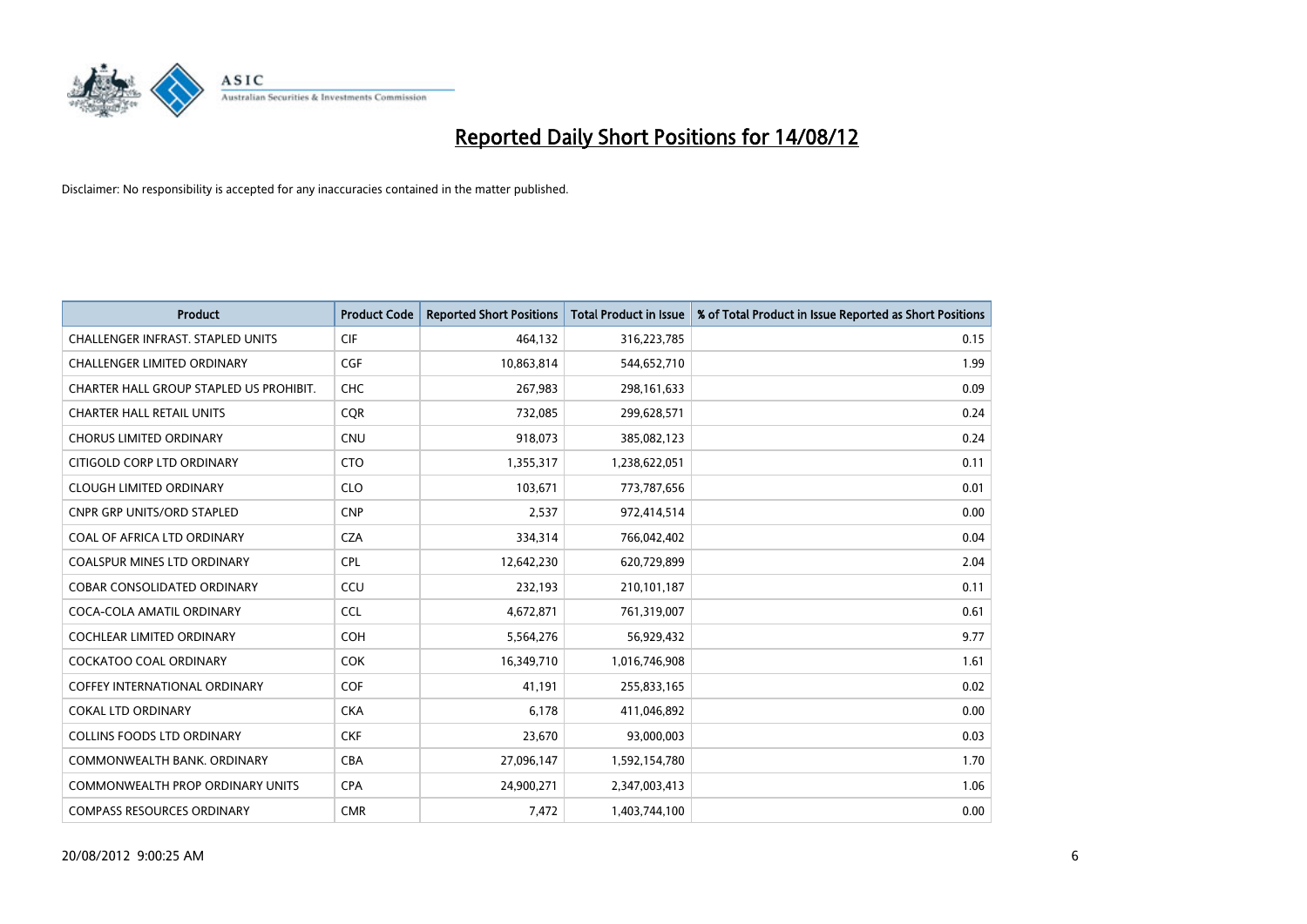

| <b>Product</b>                          | <b>Product Code</b> | <b>Reported Short Positions</b> | <b>Total Product in Issue</b> | % of Total Product in Issue Reported as Short Positions |
|-----------------------------------------|---------------------|---------------------------------|-------------------------------|---------------------------------------------------------|
| <b>COMPUTERSHARE LTD ORDINARY</b>       | <b>CPU</b>          | 7,532,602                       | 555,664,059                   | 1.36                                                    |
| CONSOLIDATED MEDIA, ORDINARY            | <b>CMI</b>          | 1,043,076                       | 561,834,996                   | 0.19                                                    |
| CONTINENTAL COAL LTD ORDINARY           | CCC                 | 983                             | 445,894,046                   | 0.00                                                    |
| COOPER ENERGY LTD ORDINARY              | <b>COE</b>          | 41,557                          | 328,694,257                   | 0.01                                                    |
| <b>CREDIT CORP GROUP ORDINARY</b>       | <b>CCP</b>          | 34,333                          | 45,571,114                    | 0.08                                                    |
| <b>CROMWELL PROP STAPLED SECURITIES</b> | <b>CMW</b>          | 4,029                           | 1,169,688,943                 | 0.00                                                    |
| <b>CROWN LIMITED ORDINARY</b>           | <b>CWN</b>          | 4,340,168                       | 728,394,185                   | 0.60                                                    |
| <b>CSG LIMITED ORDINARY</b>             | CSV                 | 665,093                         | 282,567,499                   | 0.24                                                    |
| <b>CSL LIMITED ORDINARY</b>             | <b>CSL</b>          | 3,877,039                       | 505,573,127                   | 0.77                                                    |
| <b>CSR LIMITED ORDINARY</b>             | <b>CSR</b>          | 48,021,211                      | 506,000,315                   | 9.49                                                    |
| <b>CUDECO LIMITED ORDINARY</b>          | CDU                 | 5,180,955                       | 189, 185, 878                 | 2.74                                                    |
| DART ENERGY LTD ORDINARY                | <b>DTE</b>          | 16,704,414                      | 769,240,406                   | 2.17                                                    |
| DAVID JONES LIMITED ORDINARY            | <b>DIS</b>          | 36,798,252                      | 528,655,600                   | 6.96                                                    |
| <b>DECMIL GROUP LIMITED ORDINARY</b>    | <b>DCG</b>          | 461.853                         | 167,567,757                   | 0.28                                                    |
| DEEP YELLOW LIMITED ORDINARY            | <b>DYL</b>          | 565,000                         | 1,268,555,441                 | 0.04                                                    |
| DEXUS PROPERTY GROUP STAPLED UNITS      | <b>DXS</b>          | 12,502,780                      | 4,839,024,176                 | 0.26                                                    |
| DISCOVERY METALS LTD ORDINARY           | <b>DML</b>          | 14,459,404                      | 442,128,231                   | 3.27                                                    |
| DOMINO PIZZA ENTERPR ORDINARY           | <b>DMP</b>          | 269,826                         | 69,899,674                    | 0.39                                                    |
| DORAY MINERALS LTD ORDINARY             | <b>DRM</b>          | 111,241                         | 81,626,525                    | 0.14                                                    |
| DOWNER EDI LIMITED ORDINARY             | <b>DOW</b>          | 7,968,032                       | 429,100,296                   | 1.86                                                    |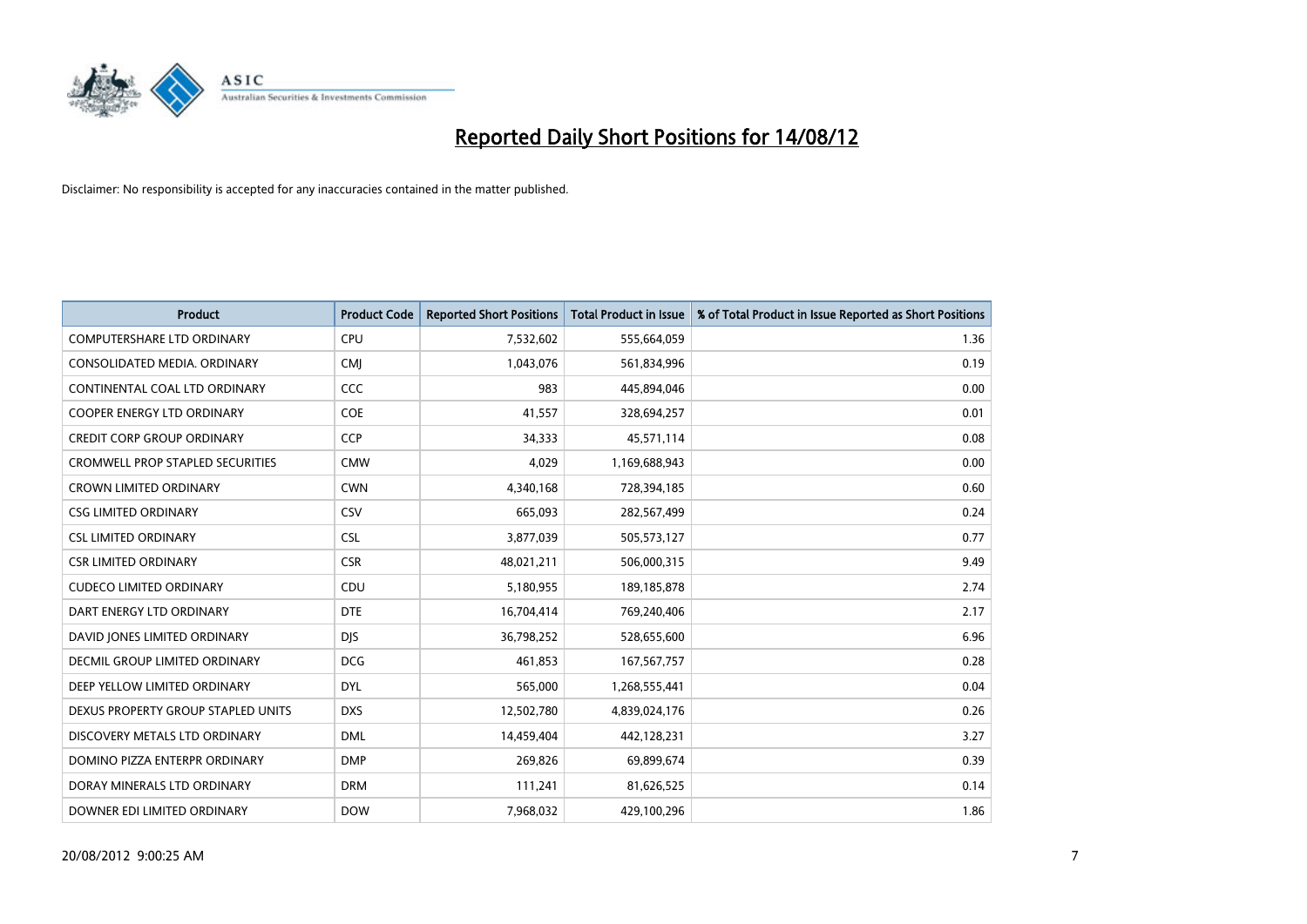

| <b>Product</b>                       | <b>Product Code</b> | <b>Reported Short Positions</b> | <b>Total Product in Issue</b> | % of Total Product in Issue Reported as Short Positions |
|--------------------------------------|---------------------|---------------------------------|-------------------------------|---------------------------------------------------------|
| DRILLSEARCH ENERGY ORDINARY          | <b>DLS</b>          | 3,204,717                       | 386,468,803                   | 0.83                                                    |
| DUET GROUP STAPLED US PROHIBIT.      | <b>DUE</b>          | 6,453,260                       | 1,109,831,386                 | 0.58                                                    |
| <b>DULUXGROUP LIMITED ORDINARY</b>   | <b>DLX</b>          | 9,886,314                       | 368,984,902                   | 2.68                                                    |
| DWS LTD ORDINARY                     | <b>DWS</b>          | 3,650                           | 132,362,763                   | 0.00                                                    |
| ECHO ENTERTAINMENT ORDINARY          | <b>EGP</b>          | 8,801,896                       | 825,672,730                   | 1.07                                                    |
| <b>ELDERS LIMITED ORDINARY</b>       | <b>ELD</b>          | 18,426,704                      | 448,598,480                   | 4.11                                                    |
| ELDORADO GOLD CORP CDI 1:1           | EAU                 | 12,341                          | 4,815,508                     | 0.26                                                    |
| ELEMENTAL MINERALS ORDINARY          | <b>ELM</b>          | 249,872                         | 243,614,280                   | 0.10                                                    |
| ELEMENTOS LIMITED ORDINARY           | <b>ELT</b>          | 16                              | 82,383,526                    | 0.00                                                    |
| <b>EMECO HOLDINGS ORDINARY</b>       | <b>EHL</b>          | 8,060,482                       | 631,237,586                   | 1.28                                                    |
| <b>ENDEAVOUR MIN CORP CDI 1:1</b>    | <b>EVR</b>          | 136,373                         | 117,423,514                   | 0.12                                                    |
| <b>ENERGY RESOURCES ORDINARY 'A'</b> | <b>ERA</b>          | 7,562,134                       | 517,725,062                   | 1.46                                                    |
| ENERGY WORLD CORPOR. ORDINARY        | <b>EWC</b>          | 18,056,054                      | 1,734,166,672                 | 1.04                                                    |
| <b>ENVESTRA LIMITED ORDINARY</b>     | <b>ENV</b>          | 15,659,218                      | 1,572,392,111                 | 1.00                                                    |
| EQUATORIAL RES LTD ORDINARY          | EQX                 | 73,741                          | 117,235,353                   | 0.06                                                    |
| EUREKA ENERGY LTD ORDINARY           | <b>EKA</b>          | 386,000                         | 237,764,050                   | 0.16                                                    |
| <b>EUROPEAN GAS ORDINARY</b>         | <b>EPG</b>          | 270,000                         | 297,272,505                   | 0.09                                                    |
| EVOLUTION MINING LTD ORDINARY        | <b>EVN</b>          | 2,313,884                       | 707,105,713                   | 0.33                                                    |
| FAIRFAX MEDIA LTD ORDINARY           | <b>FXI</b>          | 267,292,681                     | 2,351,955,725                 | 11.36                                                   |
| FAR LTD ORDINARY                     | FAR                 | 21,000,000                      | 2,499,846,742                 | 0.84                                                    |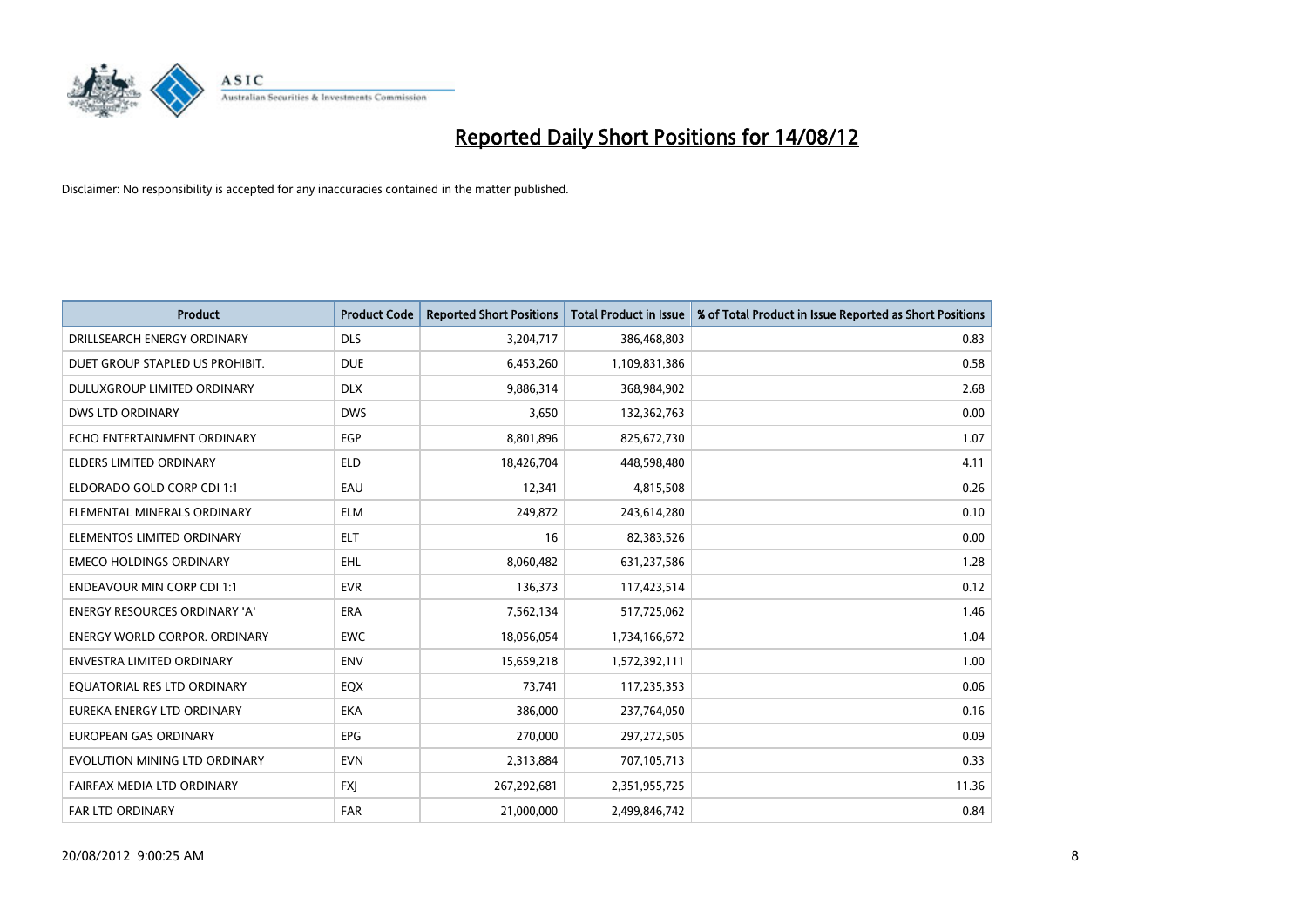

| <b>Product</b>                            | <b>Product Code</b> | <b>Reported Short Positions</b> | <b>Total Product in Issue</b> | % of Total Product in Issue Reported as Short Positions |
|-------------------------------------------|---------------------|---------------------------------|-------------------------------|---------------------------------------------------------|
| FINBAR GROUP LIMITED ORDINARY             | <b>FRI</b>          | 17,473                          | 214,172,868                   | 0.01                                                    |
| FKP PROPERTY GROUP STAPLED SECURITIES     | <b>FKP</b>          | 42,387,533                      | 1,212,083,417                 | 3.50                                                    |
| FLEETWOOD CORP ORDINARY                   | <b>FWD</b>          | 188,014                         | 59,217,993                    | 0.32                                                    |
| FLETCHER BUILDING ORDINARY                | <b>FBU</b>          | 10,210,727                      | 682,866,936                   | 1.50                                                    |
| <b>FLEXIGROUP LIMITED ORDINARY</b>        | <b>FXL</b>          | 213,057                         | 282,113,791                   | 0.08                                                    |
| <b>FLIGHT CENTRE ORDINARY</b>             | <b>FLT</b>          | 13,457,163                      | 100,055,135                   | 13.45                                                   |
| <b>FLINDERS MINES LTD ORDINARY</b>        | <b>FMS</b>          | 1,236,025                       | 1,821,300,404                 | 0.07                                                    |
| FOCUS MINERALS LTD ORDINARY               | <b>FML</b>          | 3,113,777                       | 4,320,773,701                 | 0.07                                                    |
| <b>FORGE GROUP LIMITED ORDINARY</b>       | FGE                 | 375,692                         | 86,169,014                    | 0.44                                                    |
| FORTESCUE METALS GRP ORDINARY             | <b>FMG</b>          | 169,068,548                     | 3,113,798,659                 | 5.43                                                    |
| G.U.D. HOLDINGS ORDINARY                  | GUD                 | 1,349,411                       | 70,803,455                    | 1.91                                                    |
| <b>GALAXY RESOURCES ORDINARY</b>          | <b>GXY</b>          | 5,531,359                       | 506,359,381                   | 1.09                                                    |
| <b>GENETIC TECHNOLOGIES ORDINARY</b>      | <b>GTG</b>          | 599,430                         | 464,771,819                   | 0.13                                                    |
| <b>GEODYNAMICS LIMITED ORDINARY</b>       | GDY                 | 850                             | 406,452,608                   | 0.00                                                    |
| <b>GINDALBIE METALS LTD ORDINARY</b>      | <b>GBG</b>          | 53,740,431                      | 1,247,487,454                 | 4.31                                                    |
| <b>GOODMAN FIELDER. ORDINARY</b>          | <b>GFF</b>          | 40,437,316                      | 1,955,559,207                 | 2.07                                                    |
| <b>GOODMAN GROUP STAPLEDUSPROH.DEFSET</b> | <b>GMGDC</b>        | 6,035,015                       | 1,605,107,475                 | 0.38                                                    |
| <b>GPT GROUP STAPLED SEC.</b>             | <b>GPT</b>          | 5,464,998                       | 1,766,785,075                 | 0.31                                                    |
| <b>GRAINCORP LIMITED A CLASS ORDINARY</b> | <b>GNC</b>          | 1,787,505                       | 198,318,900                   | 0.90                                                    |
| <b>GRANGE RESOURCES. ORDINARY</b>         | <b>GRR</b>          | 1,877,599                       | 1,155,487,102                 | 0.16                                                    |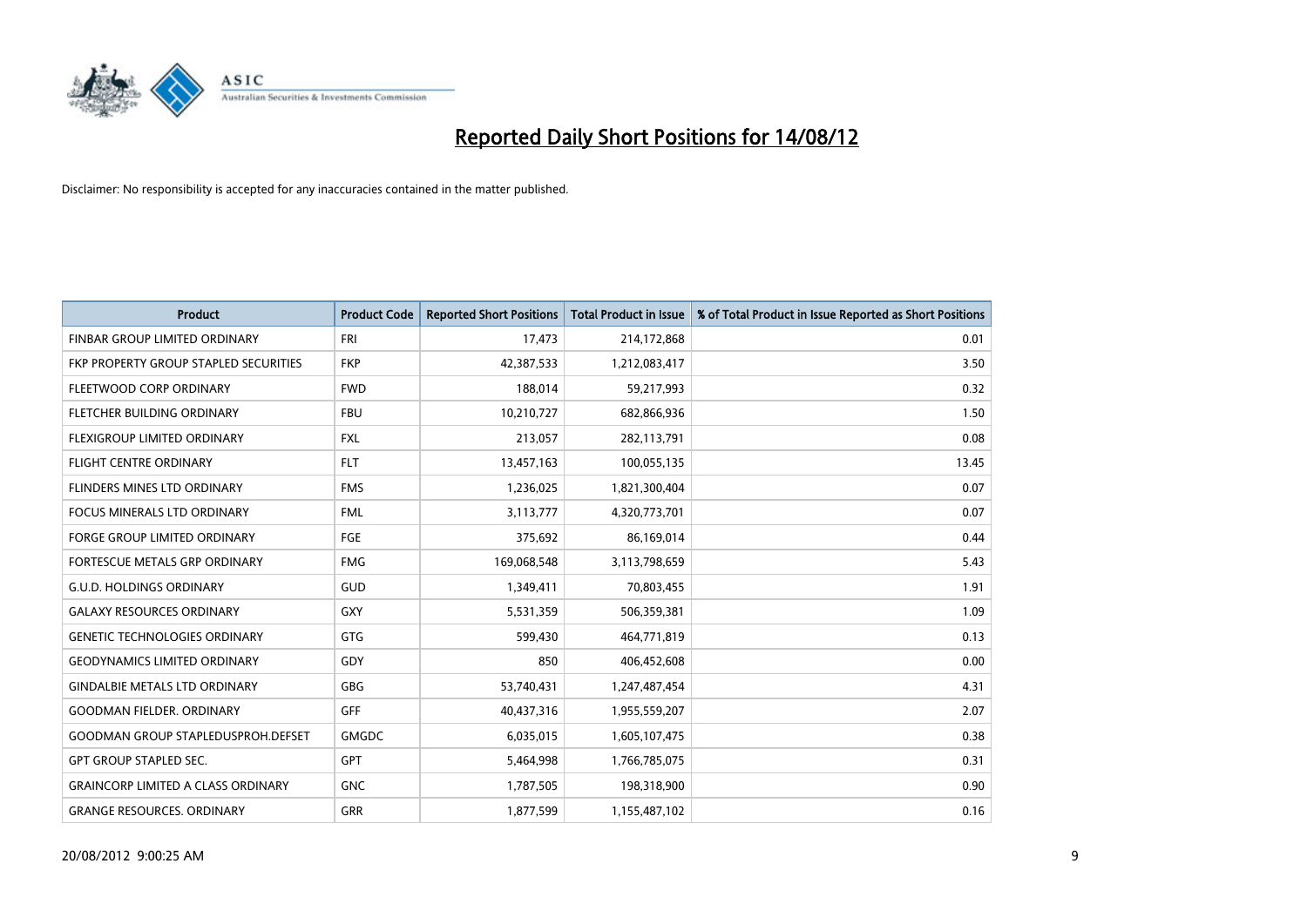

| <b>Product</b>                        | <b>Product Code</b> | <b>Reported Short Positions</b> | <b>Total Product in Issue</b> | % of Total Product in Issue Reported as Short Positions |
|---------------------------------------|---------------------|---------------------------------|-------------------------------|---------------------------------------------------------|
| <b>GREENLAND MIN EN LTD ORDINARY</b>  | GGG                 | 3,664,698                       | 416,390,488                   | 0.88                                                    |
| <b>GRYPHON MINERALS LTD ORDINARY</b>  | GRY                 | 17,005,140                      | 348,264,983                   | 4.88                                                    |
| <b>GUILDFORD COAL LTD ORDINARY</b>    | <b>GUF</b>          | 2,016,945                       | 521,046,899                   | 0.39                                                    |
| <b>GUIARAT NRE COAL LTD ORDINARY</b>  | <b>GNM</b>          | 660,600                         | 1,093,137,858                 | 0.06                                                    |
| <b>GUNNS LIMITED ORDINARY</b>         | <b>GNS</b>          | 55,013,785                      | 848,401,559                   | 6.48                                                    |
| <b>GWA GROUP LTD ORDINARY</b>         | <b>GWA</b>          | 15,752,237                      | 302,005,514                   | 5.22                                                    |
| <b>HARVEY NORMAN ORDINARY</b>         | <b>HVN</b>          | 98,931,616                      | 1,062,316,784                 | 9.31                                                    |
| HASTIE GROUP LIMITED ORDINARY         | <b>HST</b>          | 210,891                         | 137,353,504                   | 0.15                                                    |
| HASTINGS DIVERSIFIED STAPLED SECURITY | <b>HDF</b>          | 906,560                         | 530,001,072                   | 0.17                                                    |
| <b>HENDERSON GROUP CDI 1:1</b>        | <b>HGG</b>          | 6,476,681                       | 704,007,724                   | 0.92                                                    |
| HFA HOLDINGS LIMITED ORDINARY         | <b>HFA</b>          | 3,809                           | 117,332,831                   | 0.00                                                    |
| <b>HIGHLANDS PACIFIC ORDINARY</b>     | <b>HIG</b>          | 500,000                         | 789,132,854                   | 0.06                                                    |
| HILLGROVE RES LTD ORDINARY            | <b>HGO</b>          | 6,088,603                       | 912,901,046                   | 0.67                                                    |
| <b>HILLS HOLDINGS LTD ORDINARY</b>    | <b>HIL</b>          | 2,972,970                       | 246,500,444                   | 1.21                                                    |
| HORIZON OIL LIMITED ORDINARY          | <b>HZN</b>          | 25,449,139                      | 1,130,811,515                 | 2.25                                                    |
| <b>ICON ENERGY LIMITED ORDINARY</b>   | <b>ICN</b>          | 72                              | 469,301,394                   | 0.00                                                    |
| <b>IINET LIMITED ORDINARY</b>         | <b>IIN</b>          | 43,566                          | 160,968,847                   | 0.03                                                    |
| ILUKA RESOURCES ORDINARY              | ILU                 | 37,029,369                      | 418,700,517                   | 8.84                                                    |
| <b>IMDEX LIMITED ORDINARY</b>         | <b>IMD</b>          | 285,553                         | 208,235,426                   | 0.14                                                    |
| <b>INCITEC PIVOT ORDINARY</b>         | <b>IPL</b>          | 2.846.811                       | 1,628,730,107                 | 0.17                                                    |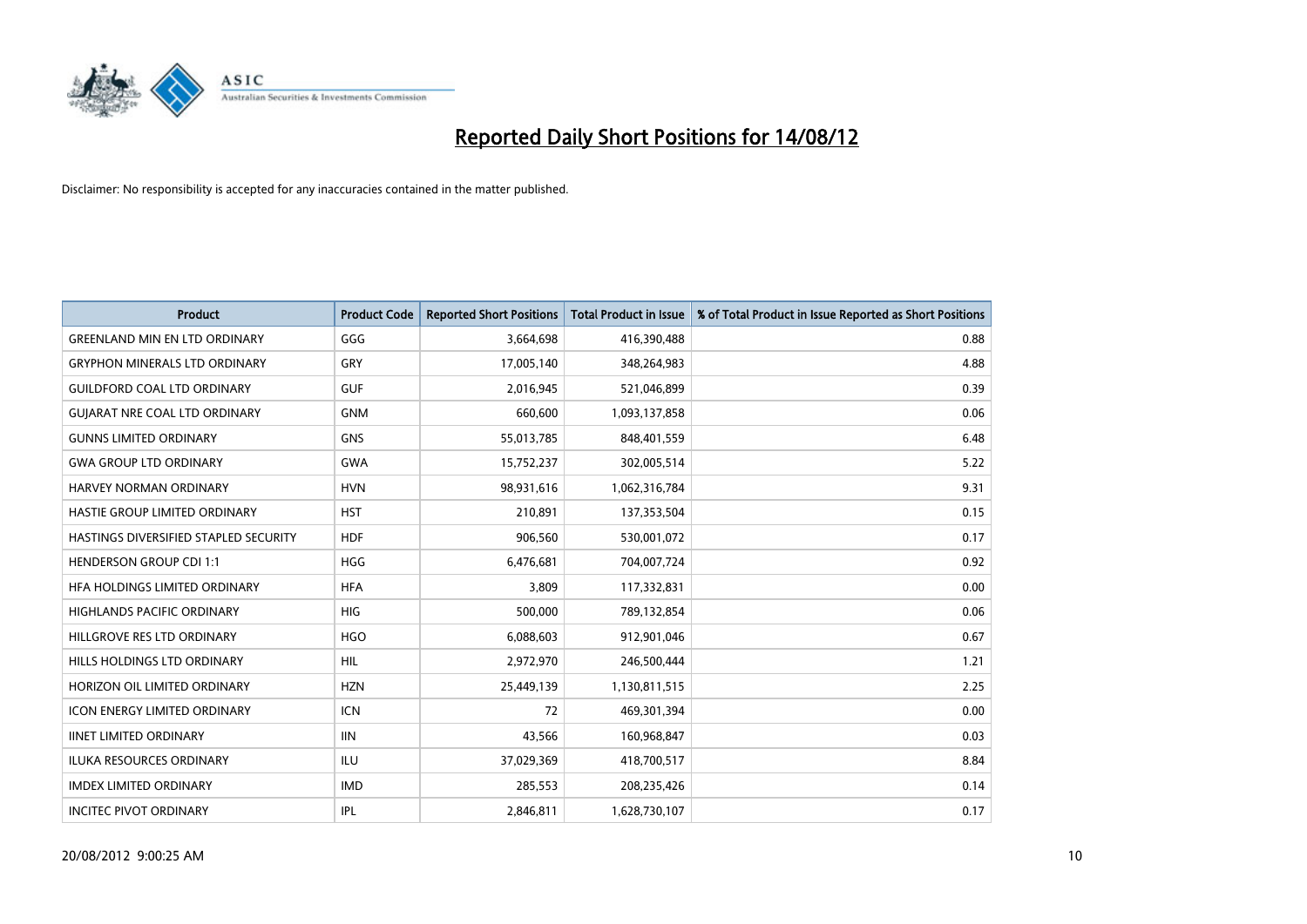

| <b>Product</b>                                | <b>Product Code</b> | <b>Reported Short Positions</b> | <b>Total Product in Issue</b> | % of Total Product in Issue Reported as Short Positions |
|-----------------------------------------------|---------------------|---------------------------------|-------------------------------|---------------------------------------------------------|
| <b>INDEPENDENCE GROUP ORDINARY</b>            | <b>IGO</b>          | 11,264,529                      | 232,882,535                   | 4.84                                                    |
| INDOPHIL RESOURCES ORDINARY                   | <b>IRN</b>          | 1,590,228                       | 1,203,146,194                 | 0.13                                                    |
| INDUSTREA LIMITED ORDINARY                    | <b>IDL</b>          | 510,571                         | 370,268,218                   | 0.14                                                    |
| <b>INFIGEN ENERGY STAPLED SECURITIES</b>      | <b>IFN</b>          | 4,110,751                       | 762,265,972                   | 0.54                                                    |
| <b>INSURANCE AUSTRALIA ORDINARY</b>           | <b>IAG</b>          | 2,037,818                       | 2,079,034,021                 | 0.10                                                    |
| <b>INTEGRA MINING LTD, ORDINARY</b>           | <b>IGR</b>          | 4,068,348                       | 934,440,899                   | 0.44                                                    |
| <b>INTREPID MINES ORDINARY</b>                | <b>IAU</b>          | 7,636,751                       | 525,920,331                   | 1.45                                                    |
| <b>INVESTA OFFICE FUND STAPLED SECURITIES</b> | <b>IOF</b>          | 2,374,460                       | 614,047,458                   | 0.39                                                    |
| <b>INVOCARE LIMITED ORDINARY</b>              | <b>IVC</b>          | 3,523,794                       | 110,030,298                   | 3.20                                                    |
| ION LIMITED ORDINARY                          | <b>ION</b>          | 164,453                         | 256,365,105                   | 0.06                                                    |
| <b>IOOF HOLDINGS LTD ORDINARY</b>             | IFL                 | 1,029,083                       | 229,794,395                   | 0.45                                                    |
| <b>IPROPERTY GROUP LTD ORDINARY</b>           | <b>IPP</b>          | 400,000                         | 179,879,862                   | 0.22                                                    |
| <b>IRESS LIMITED ORDINARY</b>                 | <b>IRE</b>          | 3,304,102                       | 128,428,871                   | 2.57                                                    |
| <b>IRON ORE HOLDINGS ORDINARY</b>             | <b>IOH</b>          | 39,352                          | 161,330,094                   | 0.02                                                    |
| ISHARES GLB TELECOMS CDI 1:1                  | <b>IXP</b>          | 534                             | 4,450,000                     | 0.01                                                    |
| ISHARES MSCI AUS 200 ISHARES MSCI AUS 200     | <b>IOZ</b>          | 29,495                          | 5,253,191                     | 0.56                                                    |
| ISHARES RUSSELL 2000 CDI 1:1                  | <b>IRU</b>          | 4,052                           | 147,350,000                   | 0.00                                                    |
| ISHARES S&P HIGH DIV ISHARES S&P HIGH DIV     | <b>IHD</b>          | 18,634                          | 4,303,291                     | 0.43                                                    |
| <b>IVANHOE AUSTRALIA ORDINARY</b>             | <b>IVA</b>          | 4,045,110                       | 554,687,635                   | 0.73                                                    |
| JAMES HARDIE INDUST CHESS DEPOSITARY INT      | <b>IHX</b>          | 9,456,836                       | 437,938,350                   | 2.16                                                    |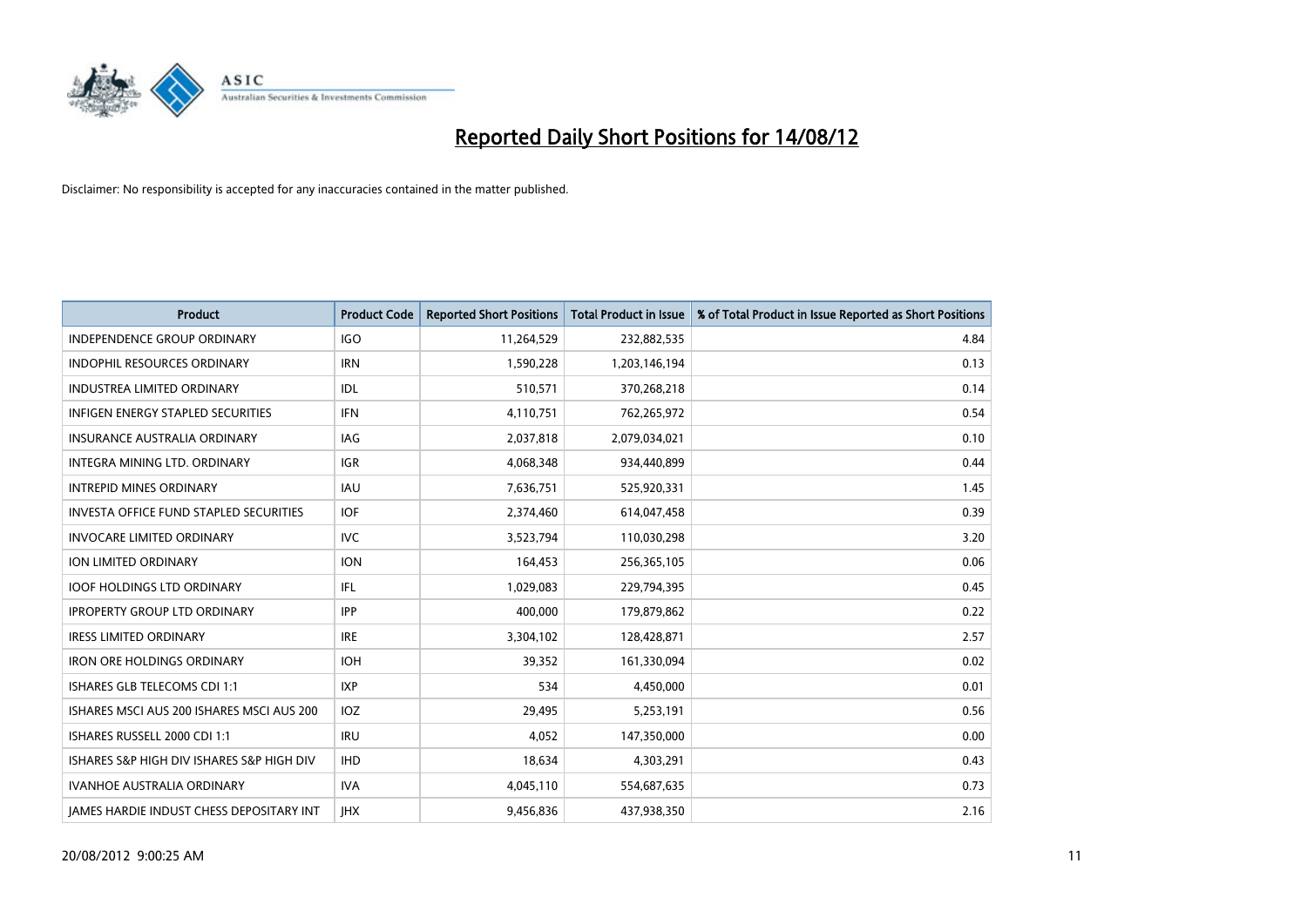

| <b>Product</b>                        | <b>Product Code</b> | <b>Reported Short Positions</b> | <b>Total Product in Issue</b> | % of Total Product in Issue Reported as Short Positions |
|---------------------------------------|---------------------|---------------------------------|-------------------------------|---------------------------------------------------------|
| <b>IB HI-FI LIMITED ORDINARY</b>      | <b>IBH</b>          | 19,932,012                      | 98,850,643                    | 20.16                                                   |
| <b>JUPITER MINES ORDINARY</b>         | <b>IMS</b>          | 158                             | 2,056,834,044                 | 0.00                                                    |
| KAGARA LTD ORDINARY                   | <b>KZL</b>          | 3,400,930                       | 798,953,117                   | 0.43                                                    |
| KANGAROO RES LTD ORDINARY             | <b>KRL</b>          | 605                             | 3,434,430,012                 | 0.00                                                    |
| KAROON GAS AUSTRALIA ORDINARY         | <b>KAR</b>          | 784,985                         | 221,420,769                   | 0.35                                                    |
| KATHMANDU HOLD LTD ORDINARY           | <b>KMD</b>          | 2,131,350                       | 200,165,940                   | 1.06                                                    |
| <b>KBL MINING LIMITED ORDINARY</b>    | <b>KBL</b>          | 1.820                           | 285,421,456                   | 0.00                                                    |
| KENTOR GOLD LIMITED ORDINARY          | KGL                 | 290                             | 116,209,874                   | 0.00                                                    |
| KINGSGATE CONSOLID. ORDINARY          | <b>KCN</b>          | 6,289,903                       | 151,347,122                   | 4.16                                                    |
| KINGSROSE MINING LTD ORDINARY         | <b>KRM</b>          | 55,625                          | 289,236,267                   | 0.02                                                    |
| LEIGHTON HOLDINGS ORDINARY            | LEI                 | 12,395,660                      | 337,087,596                   | 3.68                                                    |
| LEND LEASE GROUP UNIT/ORD STAPLED     | <b>LLC</b>          | 4,943,889                       | 572,789,827                   | 0.86                                                    |
| LINC ENERGY LTD ORDINARY              | <b>LNC</b>          | 45,113,423                      | 504,487,631                   | 8.94                                                    |
| LIQUEFIED NATURAL ORDINARY            | <b>LNG</b>          | 272,800                         | 267,699,015                   | 0.10                                                    |
| <b>LYNAS CORPORATION ORDINARY</b>     | <b>LYC</b>          | 180,755,315                     | 1,715,029,131                 | 10.54                                                   |
| M2 TELECOMMUNICATION ORDINARY         | <b>MTU</b>          | 2,091,263                       | 156,581,954                   | 1.34                                                    |
| <b>MACMAHON HOLDINGS ORDINARY</b>     | <b>MAH</b>          | 4,735,830                       | 741,316,038                   | 0.64                                                    |
| MACQ ATLAS ROADS GRP ORDINARY STAPLED | <b>MQA</b>          | 5,679,559                       | 478,531,436                   | 1.19                                                    |
| MACOUARIE GROUP LTD ORDINARY          | <b>MOG</b>          | 5,754,792                       | 343,941,312                   | 1.67                                                    |
| MAGELLAN FIN GRP LTD ORDINARY         | <b>MFG</b>          | 1,422                           | 152,558,341                   | 0.00                                                    |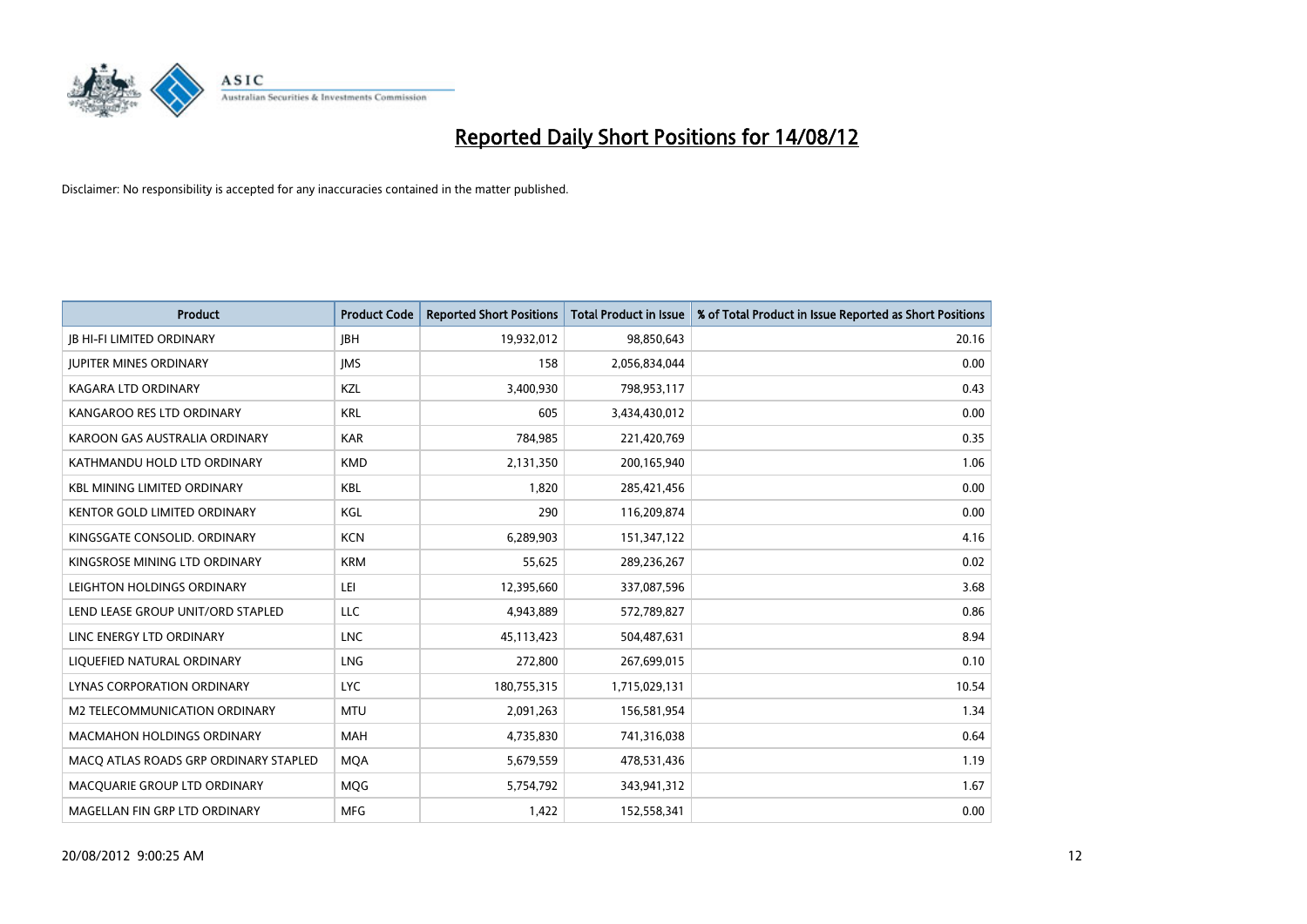

| <b>Product</b>                       | <b>Product Code</b> | <b>Reported Short Positions</b> | <b>Total Product in Issue</b> | % of Total Product in Issue Reported as Short Positions |
|--------------------------------------|---------------------|---------------------------------|-------------------------------|---------------------------------------------------------|
| <b>MARENGO MINING ORDINARY</b>       | <b>MGO</b>          | 39.850                          | 1,137,078,446                 | 0.00                                                    |
| MASTERMYNE GROUP LTD ORDINARY        | <b>MYE</b>          | 49,241                          | 75,367,514                    | 0.07                                                    |
| <b>MATRIX C &amp; E LTD ORDINARY</b> | <b>MCE</b>          | 802,634                         | 94,555,428                    | 0.85                                                    |
| MAVERICK DRILLING ORDINARY           | <b>MAD</b>          | 1,052,896                       | 292,104,090                   | 0.36                                                    |
| MCMILLAN SHAKESPEARE ORDINARY        | <b>MMS</b>          | 43,058                          | 74,523,965                    | 0.06                                                    |
| MEDUSA MINING LTD ORDINARY           | <b>MML</b>          | 1,727,842                       | 188,903,911                   | 0.91                                                    |
| MELBOURNE IT LIMITED ORDINARY        | <b>MLB</b>          | 300                             | 81,965,992                    | 0.00                                                    |
| MEO AUSTRALIA LTD ORDINARY           | <b>MEO</b>          | 3,907,379                       | 539,913,260                   | 0.72                                                    |
| <b>MERMAID MARINE ORDINARY</b>       | <b>MRM</b>          | 1,461,780                       | 219,453,350                   | 0.67                                                    |
| MESOBLAST LIMITED ORDINARY           | <b>MSB</b>          | 16,892,693                      | 284,478,361                   | 5.94                                                    |
| METALS X LIMITED ORDINARY            | <b>MLX</b>          | 2,072,735                       | 1,316,663,257                 | 0.16                                                    |
| METCASH LIMITED ORDINARY             | <b>MTS</b>          | 44,763,038                      | 880,704,786                   | 5.08                                                    |
| METGASCO LIMITED ORDINARY            | <b>MEL</b>          | 50,443                          | 337,414,140                   | 0.01                                                    |
| METMINCO LIMITED ORDINARY            | <b>MNC</b>          | 904,065                         | 1,749,541,573                 | 0.05                                                    |
| MICLYN EXP OFFSHR ORDINARY           | <b>MIO</b>          | 85,520                          | 278,515,705                   | 0.03                                                    |
| MILTON CORPORATION ORDINARY          | <b>MLT</b>          | 12,800                          | 121,625,655                   | 0.01                                                    |
| MINCOR RESOURCES NL ORDINARY         | <b>MCR</b>          | 1,050,991                       | 188,208,274                   | 0.56                                                    |
| MINERAL DEPOSITS ORDINARY            | <b>MDL</b>          | 308,820                         | 83,538,786                    | 0.37                                                    |
| MINERAL RESOURCES, ORDINARY          | <b>MIN</b>          | 3,546,307                       | 184,856,018                   | 1.92                                                    |
| MIRABELA NICKEL LTD ORDINARY         | <b>MBN</b>          | 10,088,724                      | 876,571,645                   | 1.15                                                    |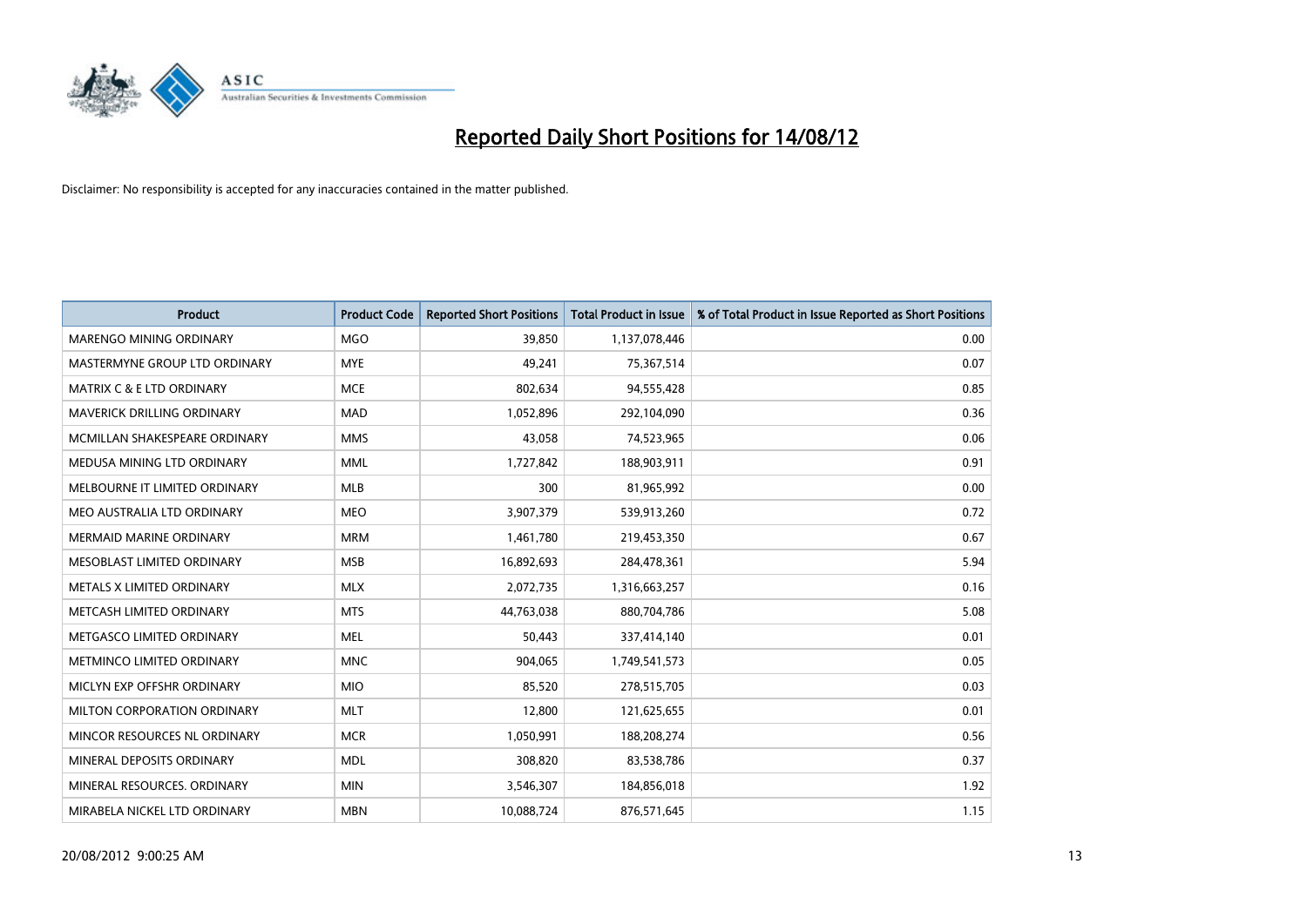

| <b>Product</b>                     | <b>Product Code</b> | <b>Reported Short Positions</b> | <b>Total Product in Issue</b> | % of Total Product in Issue Reported as Short Positions |
|------------------------------------|---------------------|---------------------------------|-------------------------------|---------------------------------------------------------|
| MIRVAC GROUP STAPLED SECURITIES    | <b>MGR</b>          | 10,893,411                      | 3,422,151,869                 | 0.32                                                    |
| MOLOPO ENERGY LTD ORDINARY         | <b>MPO</b>          | 548,049                         | 245,789,911                   | 0.22                                                    |
| <b>MONADELPHOUS GROUP ORDINARY</b> | <b>MND</b>          | 3,581,332                       | 88,674,327                    | 4.04                                                    |
| MORTGAGE CHOICE LTD ORDINARY       | <b>MOC</b>          | 2,324,446                       | 120,319,572                   | 1.93                                                    |
| <b>MOUNT GIBSON IRON ORDINARY</b>  | <b>MGX</b>          | 6,311,432                       | 1,085,728,430                 | 0.58                                                    |
| MURCHISON METALS LTD ORDINARY      | <b>MMX</b>          | 1,374,475                       | 450,427,346                   | 0.31                                                    |
| <b>MYER HOLDINGS LTD ORDINARY</b>  | <b>MYR</b>          | 44,464,479                      | 583,384,551                   | 7.62                                                    |
| <b>MYSTATE LIMITED ORDINARY</b>    | <b>MYS</b>          | 15,866                          | 86,977,573                    | 0.02                                                    |
| NATIONAL AUST. BANK ORDINARY       | <b>NAB</b>          | 12,308,081                      | 2,273,158,183                 | 0.54                                                    |
| NAVITAS LIMITED ORDINARY           | <b>NVT</b>          | 11,185,947                      | 375,318,628                   | 2.98                                                    |
| NEON ENERGY LIMITED ORDINARY       | <b>NEN</b>          | 383,041                         | 439,237,518                   | 0.09                                                    |
| NEW HOPE CORPORATION ORDINARY      | <b>NHC</b>          | 2,714,395                       | 830,411,534                   | 0.33                                                    |
| NEWCREST MINING ORDINARY           | <b>NCM</b>          | 1,612,377                       | 765,000,000                   | 0.21                                                    |
| NEWS CORP A NON-VOTING CDI         | <b>NWSLV</b>        | 3,160,232                       | 1,569,878,008                 | 0.20                                                    |
| NEWS CORP B VOTING CDI             | <b>NWS</b>          | 1,285,016                       | 798,520,953                   | 0.16                                                    |
| NEWSAT LIMITED ORDINARY            | <b>NWT</b>          | 70,000                          | 233,052,157                   | 0.03                                                    |
| NEXTDC LIMITED ORDINARY            | <b>NXT</b>          | 2,250,352                       | 150,602,388                   | 1.49                                                    |
| NEXUS ENERGY LIMITED ORDINARY      | <b>NXS</b>          | 4,043,666                       | 1,329,821,159                 | 0.30                                                    |
| NIB HOLDINGS LIMITED ORDINARY      | <b>NHF</b>          | 19,752                          | 439,004,182                   | 0.00                                                    |
| NIDO PETROLEUM ORDINARY            | <b>NDO</b>          | 105,313                         | 1,390,829,818                 | 0.01                                                    |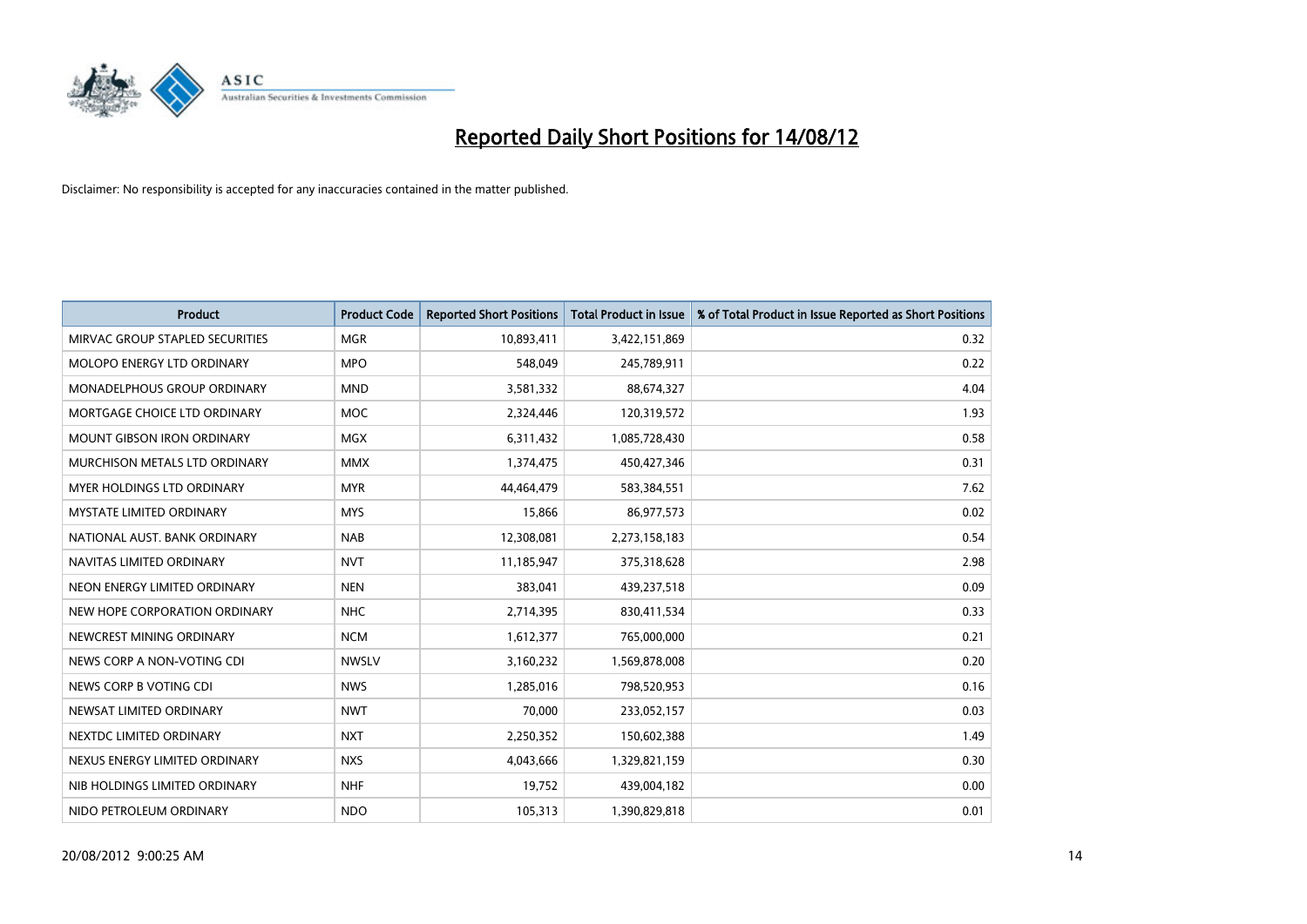

| <b>Product</b>                        | <b>Product Code</b> | <b>Reported Short Positions</b> | <b>Total Product in Issue</b> | % of Total Product in Issue Reported as Short Positions |
|---------------------------------------|---------------------|---------------------------------|-------------------------------|---------------------------------------------------------|
| NOBLE MINERAL RES ORDINARY            | <b>NMG</b>          | 4,536,497                       | 610,147,952                   | 0.74                                                    |
| NORFOLK GROUP ORDINARY                | <b>NFK</b>          | 550                             | 158,890,730                   | 0.00                                                    |
| NORTHERN IRON LTD ORDINARY            | <b>NFE</b>          | 122,239                         | 369,980,113                   | 0.03                                                    |
| NORTHERN STAR ORDINARY                | <b>NST</b>          | 2,728,287                       | 408,964,607                   | 0.67                                                    |
| NORTON GOLD FIELDS ORDINARY           | <b>NGF</b>          | 1,500,000                       | 861,580,265                   | 0.17                                                    |
| NRW HOLDINGS LIMITED ORDINARY         | <b>NWH</b>          | 2,590,885                       | 278,888,011                   | 0.93                                                    |
| NUFARM LIMITED ORDINARY               | <b>NUF</b>          | 6,021,904                       | 262,142,247                   | 2.30                                                    |
| OAKTON LIMITED ORDINARY               | <b>OKN</b>          | 552,443                         | 91,721,874                    | 0.60                                                    |
| OCEANAGOLD CORP. CHESS DEPOSITARY INT | <b>OGC</b>          | 405,856                         | 262,982,710                   | 0.15                                                    |
| OIL SEARCH LTD ORDINARY               | OSH                 | 4,836,371                       | 1,331,356,047                 | 0.36                                                    |
| OM HOLDINGS LIMITED ORDINARY          | <b>OMH</b>          | 4,750,775                       | 604,105,150                   | 0.79                                                    |
| ORICA LIMITED ORDINARY                | ORI                 | 1,891,574                       | 365,642,802                   | 0.52                                                    |
| ORIGIN ENERGY ORDINARY                | <b>ORG</b>          | 6,336,987                       | 1,089,633,153                 | 0.58                                                    |
| OROCOBRE LIMITED ORDINARY             | <b>ORE</b>          | 56,485                          | 103,195,029                   | 0.05                                                    |
| OROTONGROUP LIMITED ORDINARY          | ORL                 | 157,585                         | 40,880,902                    | 0.39                                                    |
| OZ MINERALS ORDINARY                  | OZL                 | 6,950,029                       | 303,470,022                   | 2.29                                                    |
| PACIFIC BRANDS ORDINARY               | PBG                 | 5,233,599                       | 912,915,695                   | 0.57                                                    |
| PALADIN ENERGY LTD ORDINARY           | <b>PDN</b>          | 71,101,178                      | 835,645,290                   | 8.51                                                    |
| PANAUST LIMITED ORDINARY              | PNA                 | 3,030,717                       | 604,599,995                   | 0.50                                                    |
| PANCONTINENTAL OIL ORDINARY           | <b>PCL</b>          | 550,000                         | 1,148,744,096                 | 0.05                                                    |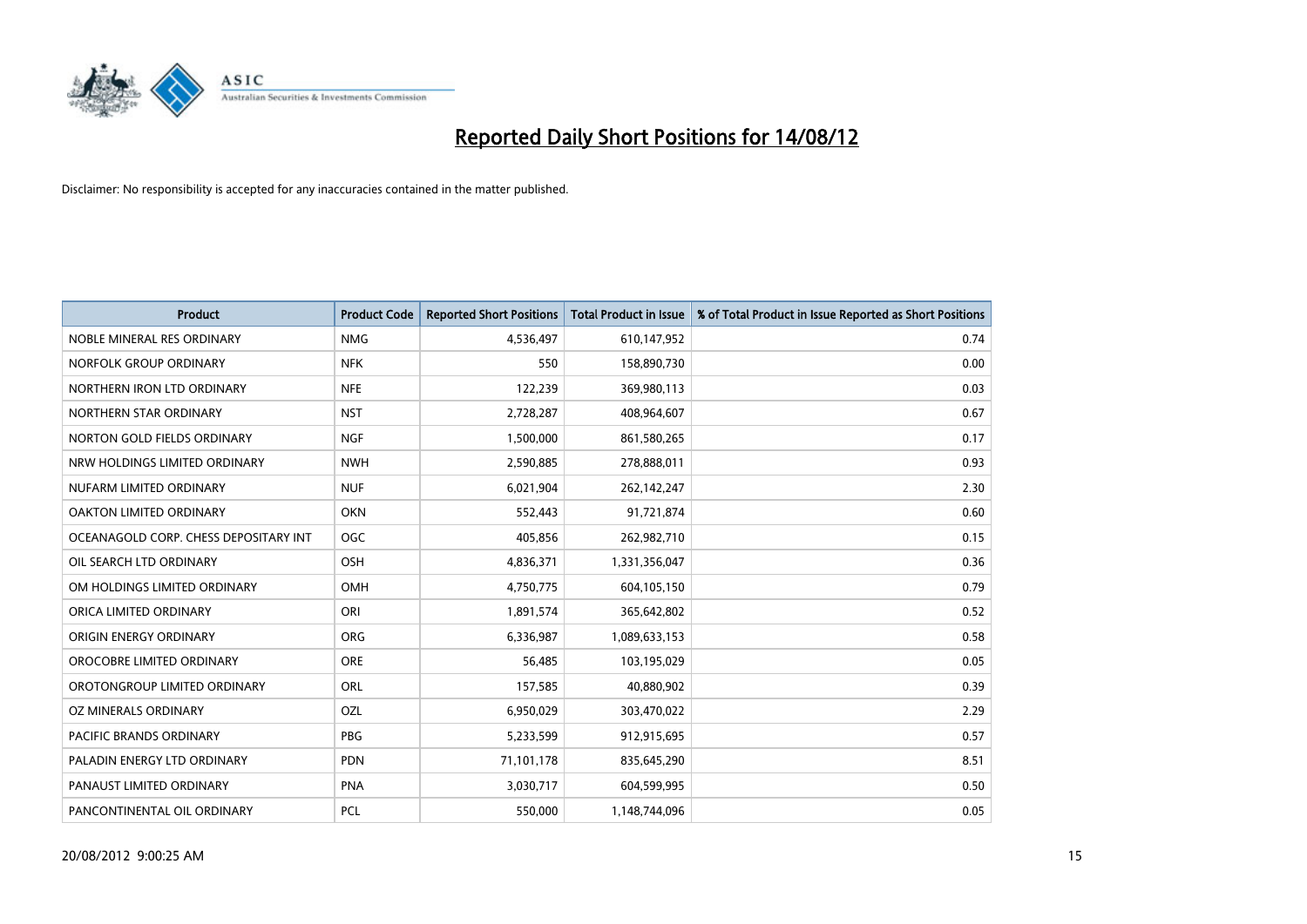

| <b>Product</b>                 | <b>Product Code</b> | <b>Reported Short Positions</b> | <b>Total Product in Issue</b> | % of Total Product in Issue Reported as Short Positions |
|--------------------------------|---------------------|---------------------------------|-------------------------------|---------------------------------------------------------|
| PANORAMIC RESOURCES ORDINARY   | PAN                 | 2,495,812                       | 238,714,560                   | 1.05                                                    |
| PAPERLINX LIMITED ORDINARY     | <b>PPX</b>          | 1,325,833                       | 609,280,761                   | 0.22                                                    |
| PAPILLON RES LTD ORDINARY      | <b>PIR</b>          | 605,909                         | 245,038,203                   | 0.25                                                    |
| PEET LIMITED ORDINARY          | <b>PPC</b>          | 1,247,619                       | 320,170,604                   | 0.39                                                    |
| PERILYA LIMITED ORDINARY       | PEM                 | 200,585                         | 769,316,426                   | 0.03                                                    |
| PERPETUAL LIMITED ORDINARY     | PPT                 | 2,111,499                       | 41,980,678                    | 5.03                                                    |
| PERSEUS MINING LTD ORDINARY    | <b>PRU</b>          | 10,704,670                      | 457,962,088                   | 2.34                                                    |
| PHARMAXIS LTD ORDINARY         | <b>PXS</b>          | 3,782,871                       | 307,888,389                   | 1.23                                                    |
| PLATINUM ASSET ORDINARY        | <b>PTM</b>          | 7,815,978                       | 561,347,878                   | 1.39                                                    |
| PLATINUM AUSTRALIA ORDINARY    | <b>PLA</b>          | 836,127                         | 504,968,043                   | 0.17                                                    |
| PMI GOLD CORP CDI 1:1          | <b>PVM</b>          | 52,265                          | 71,705,667                    | 0.07                                                    |
| PMP LIMITED ORDINARY           | <b>PMP</b>          | 145,289                         | 323,781,124                   | 0.04                                                    |
| PREMIER INVESTMENTS ORDINARY   | <b>PMV</b>          | 646,940                         | 155,260,478                   | 0.42                                                    |
| PRIMA BIOMED LTD ORDINARY      | <b>PRR</b>          | 4,350,000                       | 1,066,063,388                 | 0.41                                                    |
| PRIMARY HEALTH CARE ORDINARY   | PRY                 | 16,440,037                      | 501,717,314                   | 3.28                                                    |
| PRIMEAG AUSTRALIA ORDINARY     | PAG                 | 77,589                          | 266,394,444                   | 0.03                                                    |
| PROGRAMMED ORDINARY            | <b>PRG</b>          | 486,254                         | 118,175,280                   | 0.41                                                    |
| <b>QANTAS AIRWAYS ORDINARY</b> | QAN                 | 12,957,046                      | 2,265,123,620                 | 0.57                                                    |
| OBE INSURANCE GROUP ORDINARY   | <b>OBE</b>          | 48,882,131                      | 1,181,684,901                 | 4.14                                                    |
| OR NATIONAL LIMITED ORDINARY   | <b>ORN</b>          | 13,425,518                      | 2,440,000,000                 | 0.55                                                    |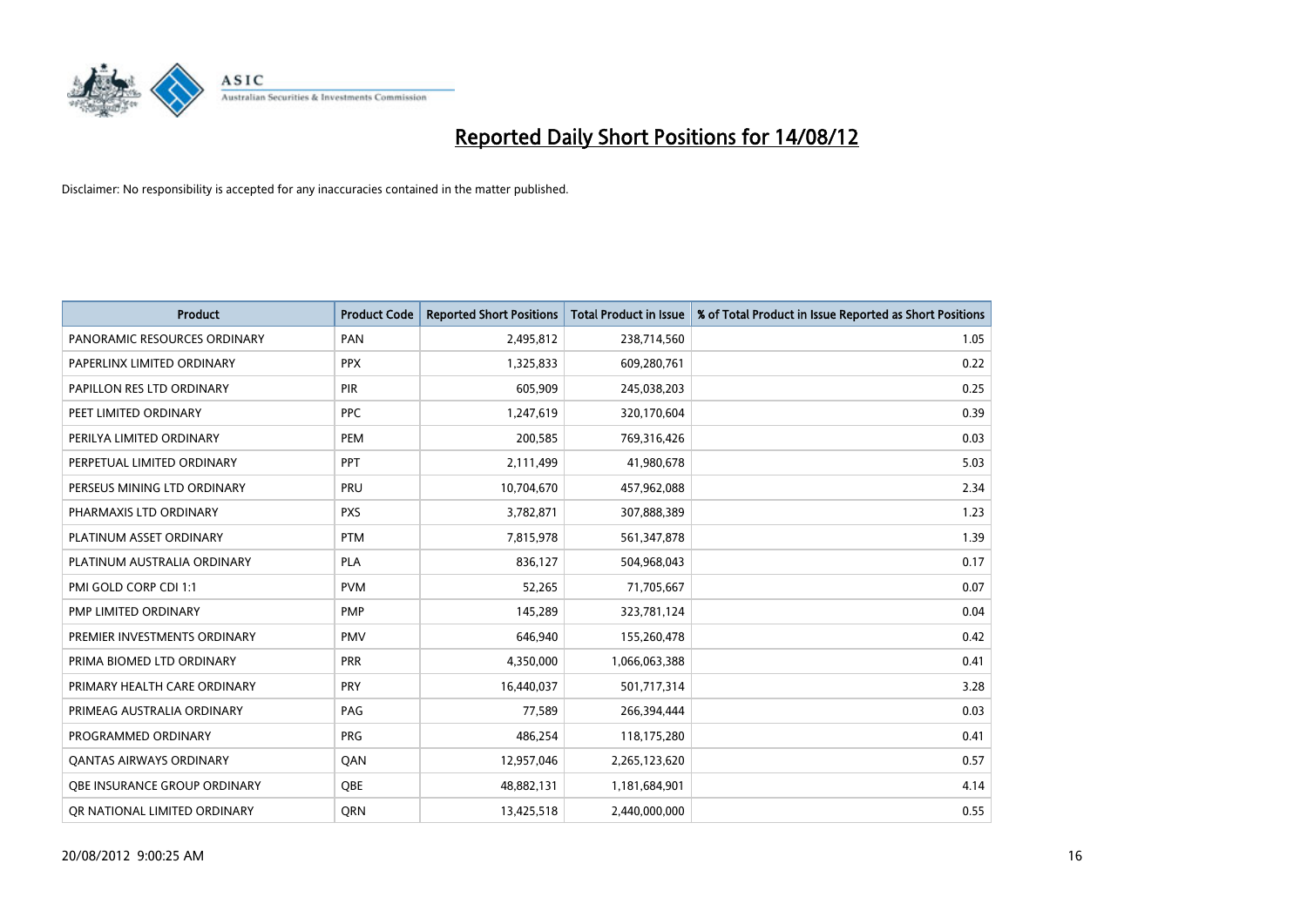

| <b>Product</b>                      | <b>Product Code</b> | <b>Reported Short Positions</b> | <b>Total Product in Issue</b> | % of Total Product in Issue Reported as Short Positions |
|-------------------------------------|---------------------|---------------------------------|-------------------------------|---------------------------------------------------------|
| ORXPHARMA LTD ORDINARY              | <b>ORX</b>          | 182,366                         | 144,577,206                   | 0.13                                                    |
| QUBE LOGISTICS HLDG ORDINARY        | QUB                 | 6,053,926                       | 921,407,185                   | 0.66                                                    |
| RAMELIUS RESOURCES ORDINARY         | <b>RMS</b>          | 1,635,339                       | 336,116,949                   | 0.49                                                    |
| RAMSAY HEALTH CARE ORDINARY         | <b>RHC</b>          | 2,932,458                       | 202,081,252                   | 1.45                                                    |
| <b>RCR TOMLINSON ORDINARY</b>       | <b>RCR</b>          | 21,327                          | 131,444,875                   | 0.02                                                    |
| <b>REA GROUP ORDINARY</b>           | <b>REA</b>          | 252,240                         | 131,714,699                   | 0.19                                                    |
| <b>RECKON LIMITED ORDINARY</b>      | <b>RKN</b>          | 990,682                         | 129,488,015                   | 0.77                                                    |
| <b>RED 5 LIMITED ORDINARY</b>       | <b>RED</b>          | 143,053                         | 135,488,008                   | 0.11                                                    |
| RED EMPEROR RESOURCE ORDINARY       | <b>RMP</b>          | 4,500                           | 266,234,221                   | 0.00                                                    |
| <b>RED FORK ENERGY ORDINARY</b>     | <b>RFE</b>          | 1,546,908                       | 310,324,853                   | 0.50                                                    |
| REDBANK ENERGY LTD ORDINARY         | AEJ                 | 13                              | 786,287                       | 0.00                                                    |
| <b>REGIS RESOURCES ORDINARY</b>     | <b>RRL</b>          | 980,603                         | 453,056,465                   | 0.22                                                    |
| RESMED INC CDI 10:1                 | <b>RMD</b>          | 1,326,195                       | 1,556,242,300                 | 0.09                                                    |
| <b>RESOLUTE MINING ORDINARY</b>     | <b>RSG</b>          | 5,311,488                       | 634,428,623                   | 0.84                                                    |
| <b>RESOURCE GENERATION ORDINARY</b> | <b>RES</b>          | 173                             | 262,895,652                   | 0.00                                                    |
| RETAIL FOOD GROUP ORDINARY          | <b>RFG</b>          | 16,960                          | 108,910,114                   | 0.02                                                    |
| REVERSE CORP LIMITED ORDINARY       | <b>REF</b>          | 100                             | 92,382,175                    | 0.00                                                    |
| REX MINERALS LIMITED ORDINARY       | <b>RXM</b>          | 549,427                         | 188,907,284                   | 0.29                                                    |
| <b>RHG LIMITED ORDINARY</b>         | <b>RHG</b>          | 31,776                          | 308,483,177                   | 0.01                                                    |
| <b>RIALTO ENERGY ORDINARY</b>       | <b>RIA</b>          | 541.866                         | 672.259.992                   | 0.08                                                    |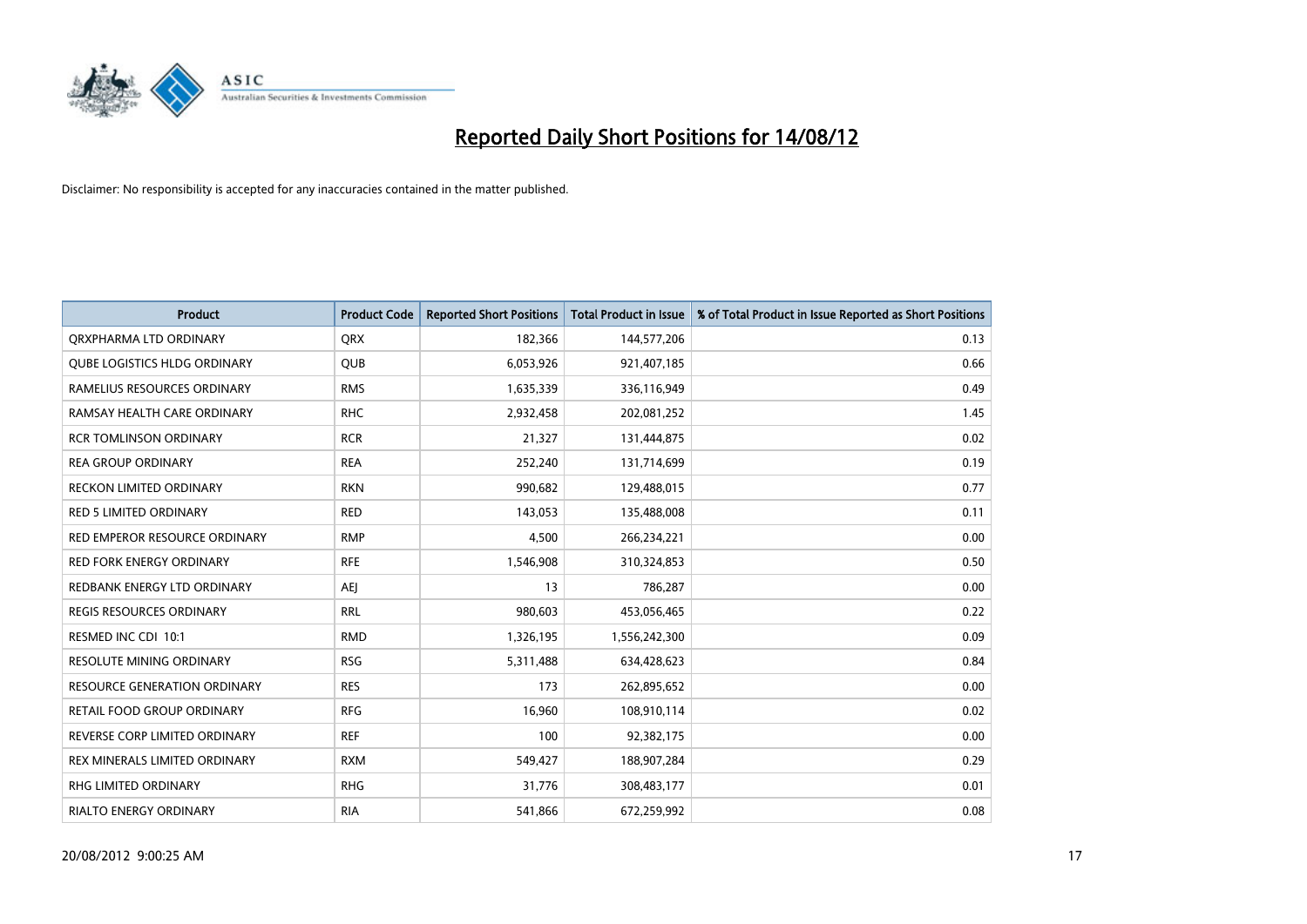

| <b>Product</b>                     | <b>Product Code</b> | <b>Reported Short Positions</b> | <b>Total Product in Issue</b> | % of Total Product in Issue Reported as Short Positions |
|------------------------------------|---------------------|---------------------------------|-------------------------------|---------------------------------------------------------|
| <b>RIDLEY CORPORATION ORDINARY</b> | <b>RIC</b>          | 4,465                           | 307,817,071                   | 0.00                                                    |
| RIO TINTO LIMITED ORDINARY         | <b>RIO</b>          | 17,489,087                      | 435,758,720                   | 4.01                                                    |
| ROC OIL COMPANY ORDINARY           | <b>ROC</b>          | 1,493,127                       | 683,235,552                   | 0.22                                                    |
| RURALCO HOLDINGS ORDINARY          | <b>RHL</b>          | 12,000                          | 55,019,284                    | 0.02                                                    |
| SAI GLOBAL LIMITED ORDINARY        | SAI                 | 2,522,029                       | 204,354,836                   | 1.23                                                    |
| SALMAT LIMITED ORDINARY            | <b>SLM</b>          | 3,519,691                       | 159,802,174                   | 2.20                                                    |
| SAMSON OIL & GAS LTD ORDINARY      | SSN                 | 3,963,472                       | 1,784,437,989                 | 0.22                                                    |
| SANDFIRE RESOURCES ORDINARY        | <b>SFR</b>          | 4,412,187                       | 151,557,635                   | 2.91                                                    |
| <b>SANTOS LTD ORDINARY</b>         | <b>STO</b>          | 6,986,067                       | 952,990,890                   | 0.73                                                    |
| SARACEN MINERAL ORDINARY           | <b>SAR</b>          | 1,490,692                       | 594,815,640                   | 0.25                                                    |
| SEDGMAN LIMITED ORDINARY           | <b>SDM</b>          | 13,685                          | 214,292,930                   | 0.01                                                    |
| <b>SEEK LIMITED ORDINARY</b>       | <b>SEK</b>          | 12,191,890                      | 337,101,307                   | 3.62                                                    |
| SENEX ENERGY LIMITED ORDINARY      | SXY                 | 4,280,133                       | 1,138,734,837                 | 0.38                                                    |
| SERVCORP LIMITED ORDINARY          | SRV                 | 210                             | 98,440,807                    | 0.00                                                    |
| SERVICE STREAM ORDINARY            | <b>SSM</b>          | 400                             | 283,418,867                   | 0.00                                                    |
| SEVEN GROUP HOLDINGS ORDINARY      | <b>SVW</b>          | 1,502,811                       | 307,410,281                   | 0.49                                                    |
| SEVEN WEST MEDIA LTD ORDINARY      | <b>SWM</b>          | 30,527,039                      | 862,057,513                   | 3.54                                                    |
| SIGMA PHARMACEUTICAL ORDINARY      | <b>SIP</b>          | 5,507,017                       | 1,186,303,520                 | 0.46                                                    |
| SILEX SYSTEMS ORDINARY             | <b>SLX</b>          | 662,977                         | 170,143,997                   | 0.39                                                    |
| SILVER LAKE RESOURCE ORDINARY      | <b>SLR</b>          | 4,477,950                       | 225,493,476                   | 1.99                                                    |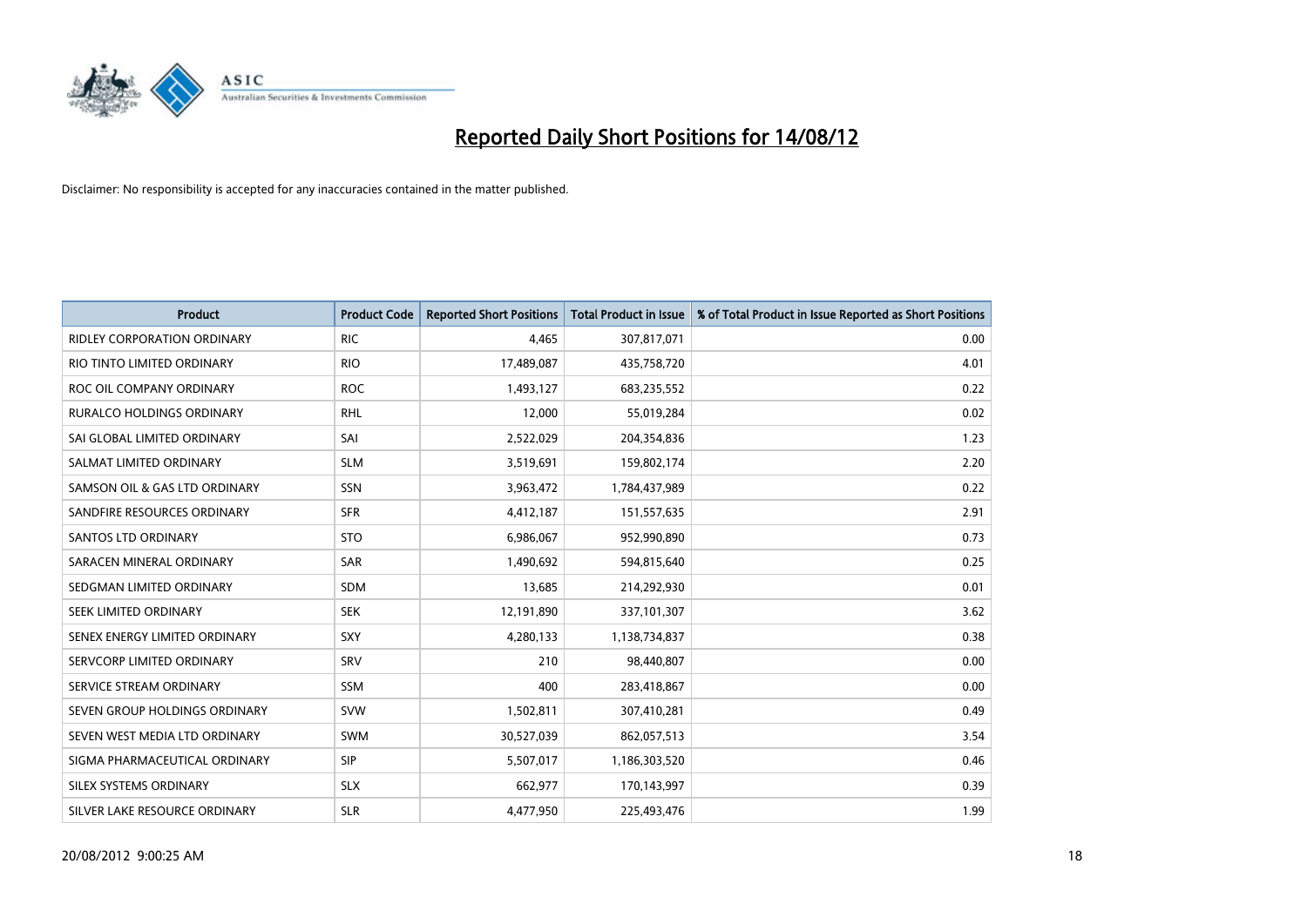

| <b>Product</b>                           | <b>Product Code</b> | <b>Reported Short Positions</b> | <b>Total Product in Issue</b> | % of Total Product in Issue Reported as Short Positions |
|------------------------------------------|---------------------|---------------------------------|-------------------------------|---------------------------------------------------------|
| SIMS METAL MGMT LTD ORDINARY             | SGM                 | 9,158,631                       | 204,830,045                   | 4.47                                                    |
| SINGAPORE TELECOMM. CHESS DEPOSITARY INT | SGT                 | 10,181,529                      | 154,444,714                   | 6.59                                                    |
| SIRTEX MEDICAL ORDINARY                  | <b>SRX</b>          | 43.406                          | 55,768,136                    | 0.08                                                    |
| SKILLED GROUP LTD ORDINARY               | <b>SKE</b>          | 8,696                           | 233,487,276                   | 0.00                                                    |
| <b>SLATER &amp; GORDON ORDINARY</b>      | SGH                 | 15,059                          | 168,600,731                   | 0.01                                                    |
| SMS MANAGEMENT, ORDINARY                 | <b>SMX</b>          | 870,110                         | 68,415,913                    | 1.27                                                    |
| SONIC HEALTHCARE ORDINARY                | <b>SHL</b>          | 6,191,931                       | 390,969,875                   | 1.58                                                    |
| SOUL PATTINSON (W.H) ORDINARY            | SOL                 | 3,873                           | 239,395,320                   | 0.00                                                    |
| SOUTH BOULDER MINES ORDINARY             | <b>STB</b>          | 131,843                         | 126,732,826                   | 0.10                                                    |
| SP AUSNET STAPLED SECURITIES             | <b>SPN</b>          | 5,899,701                       | 3,339,620,165                 | 0.18                                                    |
| SPARK INFRASTRUCTURE STAPLED NOTE & UNIT | SKI                 | 37,112,638                      | 1,326,734,264                 | 2.80                                                    |
| SPDR 200 FUND ETF UNITS                  | <b>STW</b>          | 13,172                          | 52,059,567                    | 0.03                                                    |
| SPECIALTY FASHION ORDINARY               | <b>SFH</b>          | 1,420,330                       | 192,236,121                   | 0.74                                                    |
| SPOTLESS GROUP LTD ORDINARY              | <b>SPT</b>          | 1,740,478                       | 266,712,743                   | 0.65                                                    |
| ST BARBARA LIMITED ORDINARY              | <b>SBM</b>          | 10,041,033                      | 325,615,389                   | 3.08                                                    |
| STANMORE COAL LTD ORDINARY               | <b>SMR</b>          | 32,870                          | 179,409,108                   | 0.02                                                    |
| STARPHARMA HOLDINGS ORDINARY             | SPL                 | 2,255,370                       | 281,690,401                   | 0.80                                                    |
| STHN CROSS MEDIA ORDINARY                | <b>SXL</b>          | 12,333,987                      | 704,594,449                   | 1.75                                                    |
| STOCKLAND UNITS/ORD STAPLED              | SGP                 | 9,709,054                       | 2,203,547,228                 | 0.44                                                    |
| STRAITS RES LTD. ORDINARY                | SRO                 | 80,774                          | 456,529,474                   | 0.02                                                    |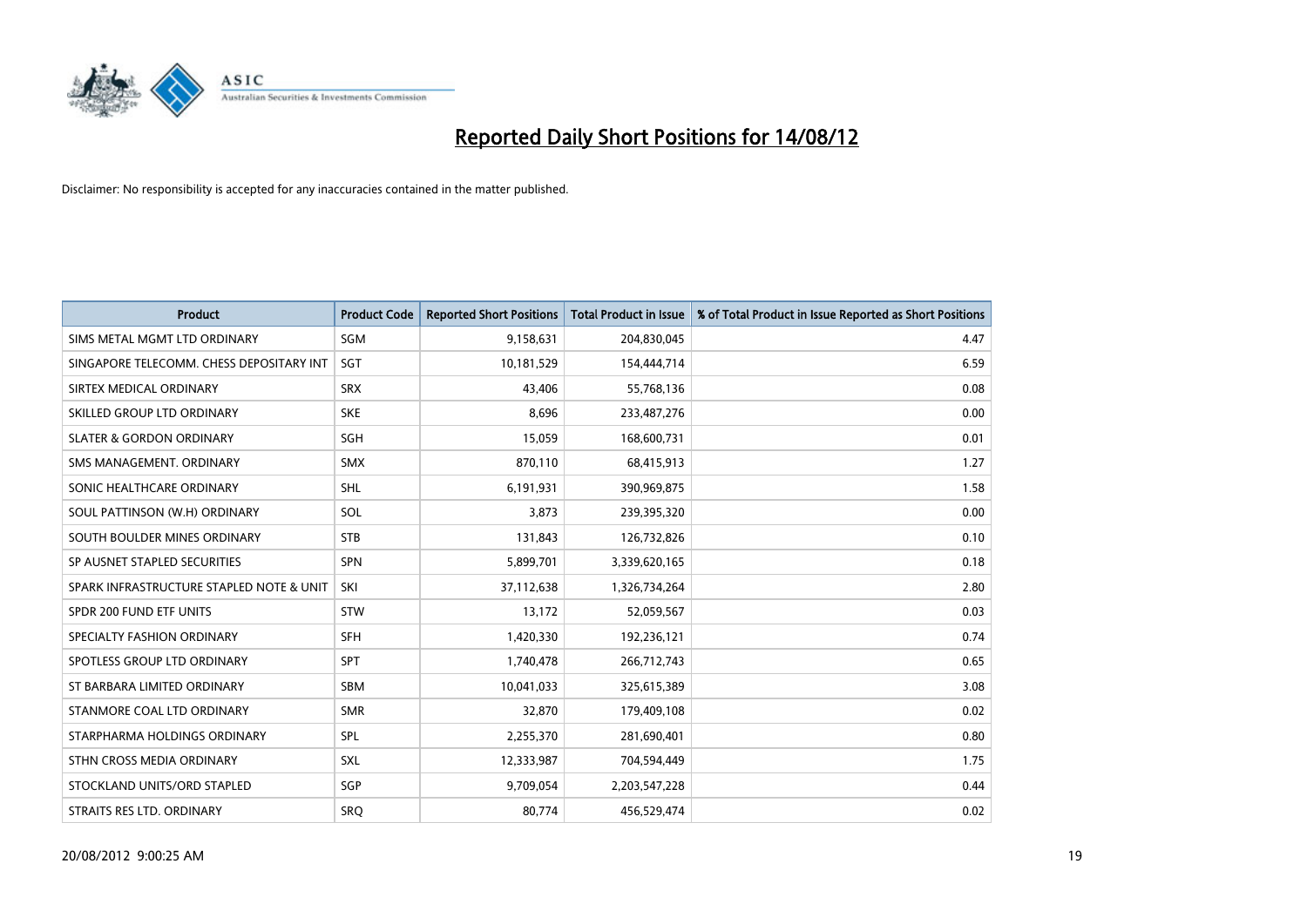

| <b>Product</b>                       | <b>Product Code</b> | <b>Reported Short Positions</b> | <b>Total Product in Issue</b> | % of Total Product in Issue Reported as Short Positions |
|--------------------------------------|---------------------|---------------------------------|-------------------------------|---------------------------------------------------------|
| STW COMMUNICATIONS ORDINARY          | SGN                 | 156,614                         | 362,798,351                   | 0.04                                                    |
| SUNCORP GROUP LTD ORDINARY           | <b>SUN</b>          | 11,269,272                      | 1,286,600,980                 | 0.88                                                    |
| SUNDANCE RESOURCES ORDINARY          | <b>SDL</b>          | 13,999,805                      | 3,049,577,034                 | 0.46                                                    |
| SUNLAND GROUP LTD ORDINARY           | <b>SDG</b>          | 18,391                          | 196,717,811                   | 0.01                                                    |
| SUPER RET REP LTD ORDINARY           | <b>SUL</b>          | 1,213,964                       | 196,172,971                   | 0.62                                                    |
| SYD AIRPORT STAPLED US PROHIBIT.     | SYD                 | 16,023,560                      | 1,861,210,782                 | 0.86                                                    |
| SYRAH RESOURCES ORDINARY             | <b>SYR</b>          | 32,589                          | 126,723,021                   | 0.03                                                    |
| TABCORP HOLDINGS LTD ORDINARY        | <b>TAH</b>          | 6,365,602                       | 730,113,969                   | 0.87                                                    |
| TANAMI GOLD NL ORDINARY              | <b>TAM</b>          | 290,203                         | 261,132,677                   | 0.11                                                    |
| TAP OIL LIMITED ORDINARY             | <b>TAP</b>          | 540,639                         | 241,295,311                   | 0.22                                                    |
| TASSAL GROUP LIMITED ORDINARY        | <b>TGR</b>          | 29,469                          | 146,304,404                   | 0.02                                                    |
| <b>TATTS GROUP LTD ORDINARY</b>      | <b>TTS</b>          | 7,382,516                       | 1,362,919,733                 | 0.54                                                    |
| TECHNOLOGY ONE ORDINARY              | <b>TNE</b>          | 635                             | 304,980,455                   | 0.00                                                    |
| TELECOM CORPORATION ORDINARY         | <b>TEL</b>          | 18,297,479                      | 1,856,780,364                 | 0.99                                                    |
| <b>TELSTRA CORPORATION, ORDINARY</b> | <b>TLS</b>          | 21,056,388                      | 12,443,074,357                | 0.17                                                    |
| TEN NETWORK HOLDINGS ORDINARY        | <b>TEN</b>          | 84,921,393                      | 1,437,204,873                 | 5.91                                                    |
| TERANGA GOLD CORP CDI 1:1            | <b>TGZ</b>          | 231,823                         | 162,197,999                   | 0.14                                                    |
| TEXON PETROLEUM LTD ORDINARY         | <b>TXN</b>          | 137,133                         | 245,039,848                   | 0.06                                                    |
| <b>TFS CORPORATION LTD ORDINARY</b>  | <b>TFC</b>          |                                 | 279,621,829                   | 0.00                                                    |
| THAKRAL HOLDINGS GRP ORDINARY/UNIT   | <b>THG</b>          | 100                             | 585,365,014                   | 0.00                                                    |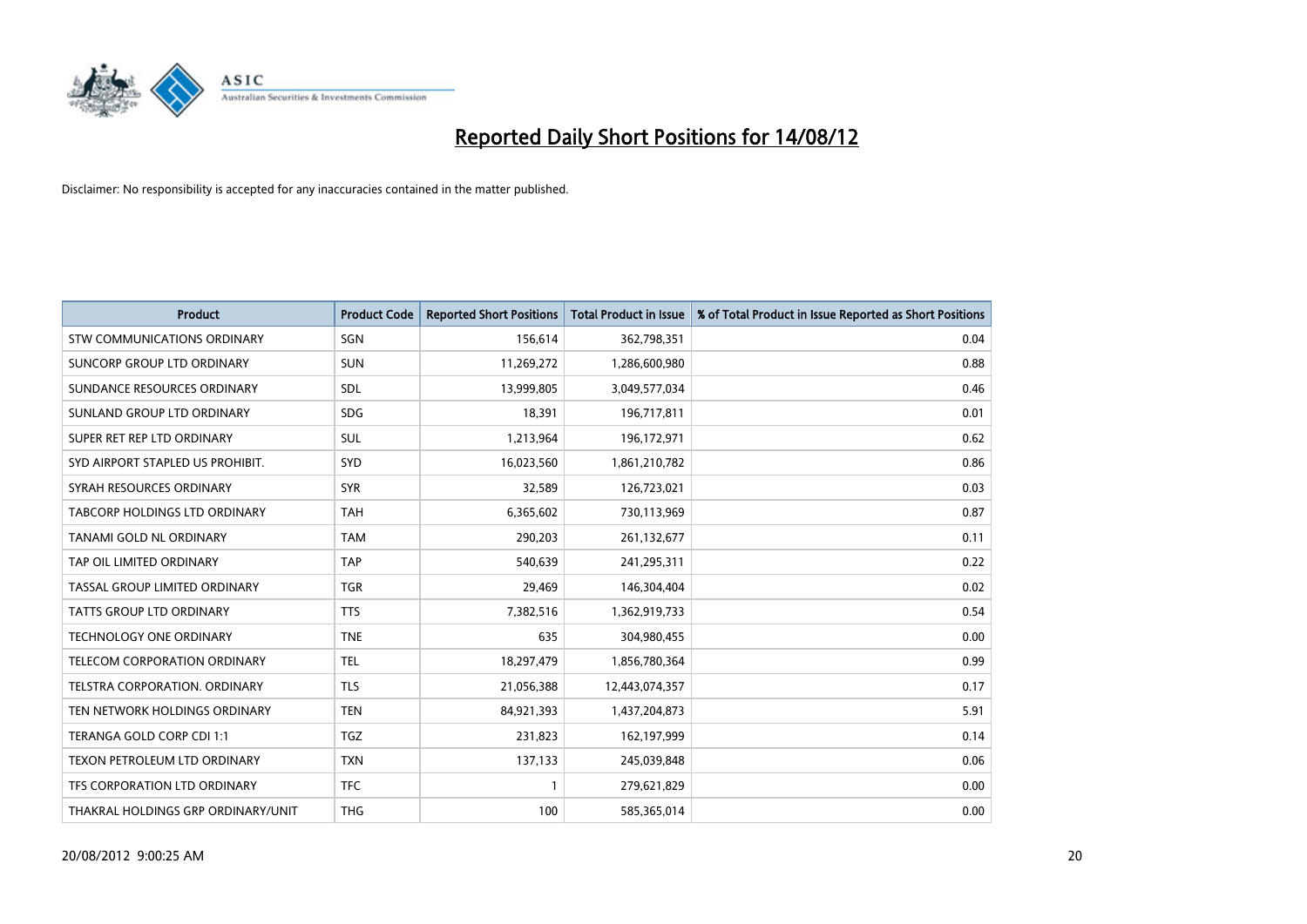

| <b>Product</b>                       | <b>Product Code</b> | <b>Reported Short Positions</b> | <b>Total Product in Issue</b> | % of Total Product in Issue Reported as Short Positions |
|--------------------------------------|---------------------|---------------------------------|-------------------------------|---------------------------------------------------------|
| THE REJECT SHOP ORDINARY             | <b>TRS</b>          | 1,921,827                       | 26,092,220                    | 7.37                                                    |
| THORN GROUP LIMITED ORDINARY         | <b>TGA</b>          | 203,817                         | 146,374,703                   | 0.14                                                    |
| <b>TIGER RESOURCES ORDINARY</b>      | <b>TGS</b>          | 1,306,894                       | 673,470,269                   | 0.19                                                    |
| TOLL HOLDINGS LTD ORDINARY           | <b>TOL</b>          | 17,248,287                      | 717,133,875                   | 2.41                                                    |
| TOX FREE SOLUTIONS ORDINARY          | <b>TOX</b>          | 18,501                          | 115,311,608                   | 0.02                                                    |
| TPG TELECOM LIMITED ORDINARY         | <b>TPM</b>          | 2,063,750                       | 793,808,141                   | 0.26                                                    |
| TRADE ME GROUP ORDINARY              | <b>TME</b>          | 40,000                          | 395,745,510                   | 0.01                                                    |
| TRANSFIELD SERVICES ORDINARY         | <b>TSE</b>          | 4,294,988                       | 520,790,618                   | 0.82                                                    |
| TRANSPACIFIC INDUST, ORDINARY        | <b>TPI</b>          | 6,321,797                       | 1,578,479,491                 | 0.40                                                    |
| TRANSURBAN GROUP TRIPLE STAPLED SEC. | <b>TCL</b>          | 7,114,567                       | 1,458,321,112                 | 0.49                                                    |
| TREASURY WINE ESTATE ORDINARY        | <b>TWE</b>          | 14,009,155                      | 647,227,144                   | 2.16                                                    |
| TROY RESOURCES LTD ORDINARY          | <b>TRY</b>          | 193,922                         | 89,462,649                    | 0.22                                                    |
| UGL LIMITED ORDINARY                 | UGL                 | 8,040,577                       | 166,315,038                   | 4.83                                                    |
| UNILIFE CORPORATION CDI 6:1          | <b>UNS</b>          | 186,653                         | 254,211,852                   | 0.07                                                    |
| UXC LIMITED ORDINARY                 | <b>UXC</b>          | 3,538                           | 305,585,913                   | 0.00                                                    |
| <b>VENTURE MINERALS ORDINARY</b>     | <b>VMS</b>          | 250,674                         | 232,468,592                   | 0.11                                                    |
| VIRGIN AUS HLDG LTD ORDINARY         | <b>VAH</b>          | 20,421,297                      | 2,210,197,600                 | 0.92                                                    |
| VITERRA INC CDI 1:1                  | <b>VTA</b>          | 10                              | 68,629,939                    | 0.00                                                    |
| <b>VOCUS COMMS LTD ORDINARY</b>      | <b>VOC</b>          | 66,440                          | 74,359,392                    | 0.09                                                    |
| WAH NAM INT HLDG LTD ORDINARY        | <b>WNI</b>          | 91,872                          | 7,175,501,581                 | 0.00                                                    |